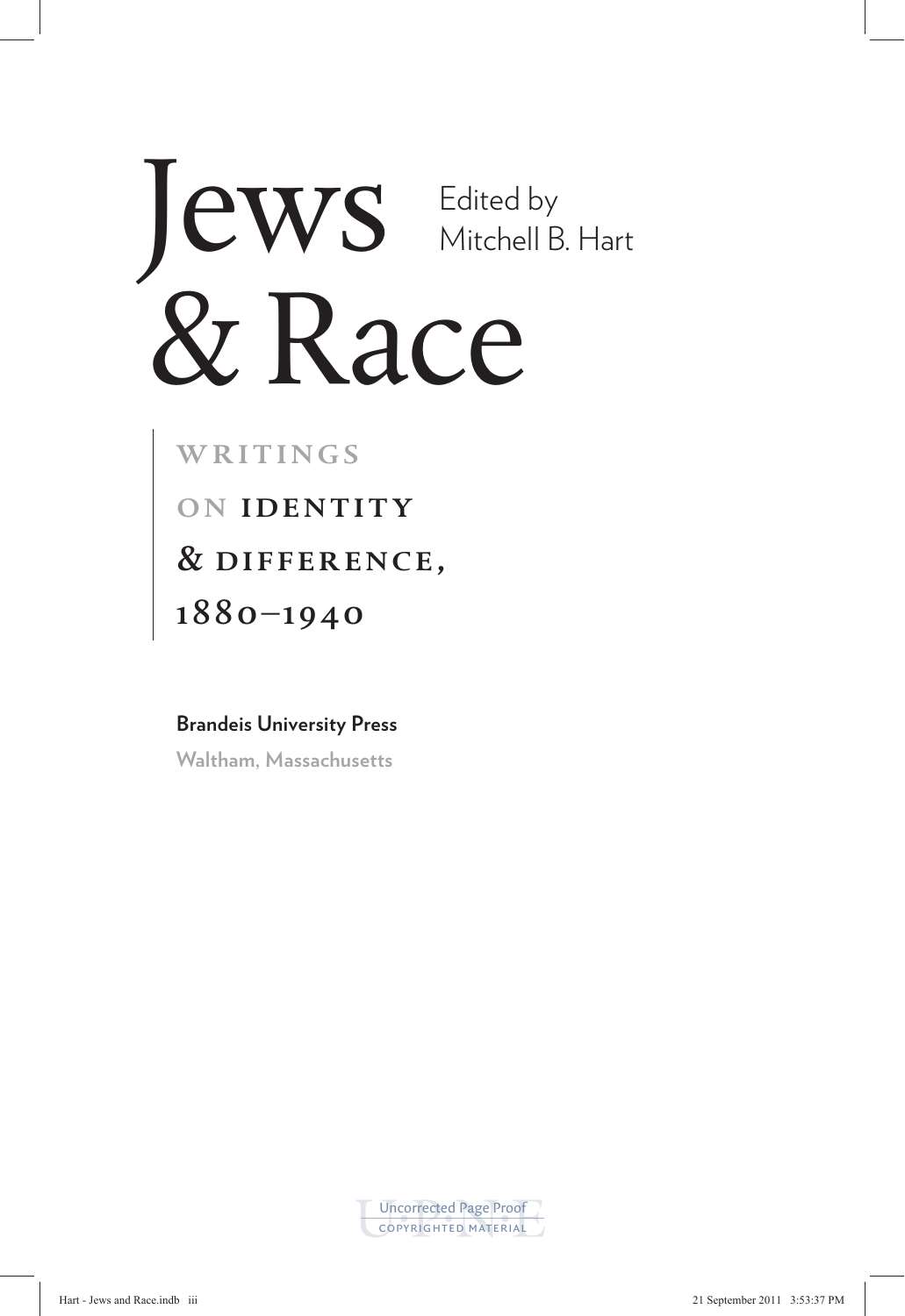## **Contents**

 Foreword ix Acknowledgments xi Jews and Race: An Introductory Essay, Mitchell B. Hart xiii

#### I | General Overviews 1

- 1 | "Racial Characteristics of Modern Jews," Joseph Jacobs 3
- 2 | "Reflections on the Jews," Isidore Loeb 12
- 3 | Preface from *Jews, Race, and Environment*, Maurice Fishberg 21
- 4 | "Jewish Race," Fritz Kahn 24
- 5 | "On the Origins and Race of the Jews," Arthur Ruppin 30

#### $||$  | Anthropology  $41$

- 6 | "Introduction to the Anthropological Study of the Jews," Édward Goldstein 43
- 7 | Entry on Anthropology from *The Jewish Encyclopedia*, Joseph Jacobs 53
- 8 | "The Jews as a Race," J. M. Judt 60
- 9 | "The Brain Weight of Jews," Richard Weinberg 71
- 10 | "The Jewish Racial Problem," Samuel Weissenberg 76
- 11 | "Anthropological Research on the Russian-Polish Jews, and the Value of This Research for the Anthropology of the Jews in General," Arkadius Elkind 81
- 12 | "Are the Jews a Race?" Sigmund Feist 87

#### III | Medicine and Biology 95

- 13 | "The Comparative Pathology of the Jews," Maurice Fishberg 97
- 14 | "Contributions to the Jewish Racial Question," Felix Theilhaber 115
- $15$  | "Heredity and the Jew," Redcliffe N. Salaman  $122$

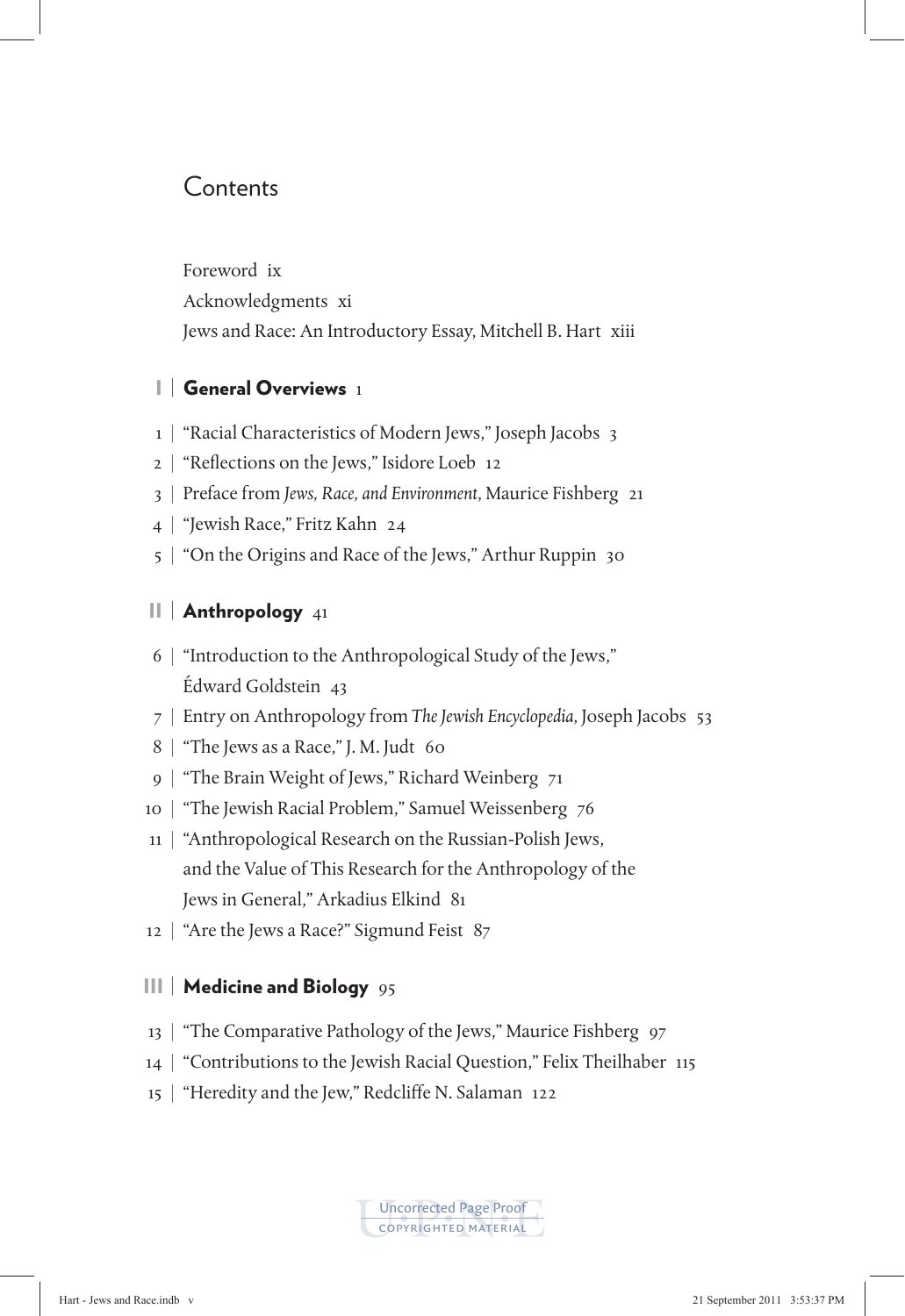- 16 | "The 'Nervousness' of the Jew," Abraham Myerson 130
- 17 | "The Problem of Tuberculosis among the Jews: A Racial and Socio-Pathological Study," Noel Haltrecht 137

#### IV | Society and Economy 143

- 18 | "Is the Criminality of the Jews Racial Criminality?" Rudolf Wassermann 145
- 19 | "Jews, Race, and Environment," Maurice Fishberg 150
- 20 | "Successes of the Jews in Capitalistic Enterprise," Arthur Ruppin 153

#### $V \mid$  "Racial Mixing": Intermarriage and Conversion 157

- 21 | "The Jewish Racial Question," Elias Auerbach 159
- 22 | "The Mixed Marriage," Arthur Ruppin 170
- 23 | "Fertility in Mixed Marriages" 174
- $24$  | "The Significance of the Mixed Marriage," Ignaz Zollschan 175
- 25 | "Intermarriage between Jews and Christians," Maurice Fishberg 185

#### VI | Politics, Polemics, and Apologetics 189

- 26 | "The So-Called Jewish Race," Salomon Reinach 191
- 27 | "The Chosenness of the Jews in the Light of Biology," Alfred Nossig 203
- 28 | "To Which Race Did Jesus Belong?" Leo Sofer 210
- 29 | Foreword and Introduction from *The Racial Problem, with Particular Attention Paid to the Theoretical Foundations of the Jewish Racial Question*, Ignaz Zollschan 218
- 30 | "There Is No Jewish Race!" The Testimony of the American Jewish Committee and Union of American Hebrew Congregations before the United States Immigration Committee 225
- 31 | "Assimilation versus Zionism," Maurice Fishberg 238
- 32 | "The Racial Identity of the Jews," unsigned editorial from *Die Welt* 243
- 33 | "On the Jewish Racial Question," unsigned editorial from *Die Welt* 246
- 34 | "Concerning Racial Theory," Robert Weltsch 250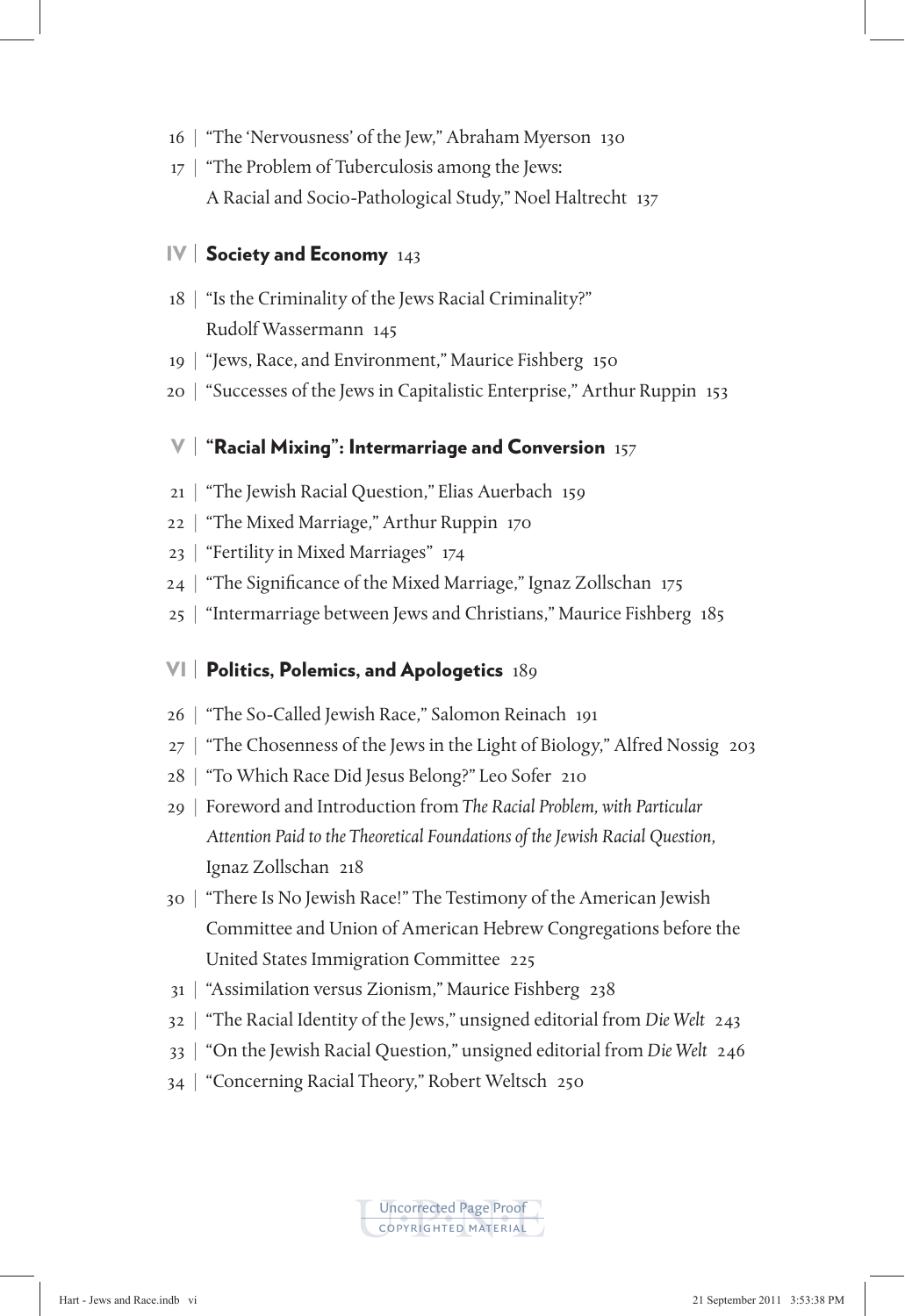- 35 | "The Jewish Racial Problem," Moritz Goldstein 254
- 36 | "Jews and Jewishness," Chaim Zhitlowsky 259

 Suggestions for Further Reading 267 Index 269

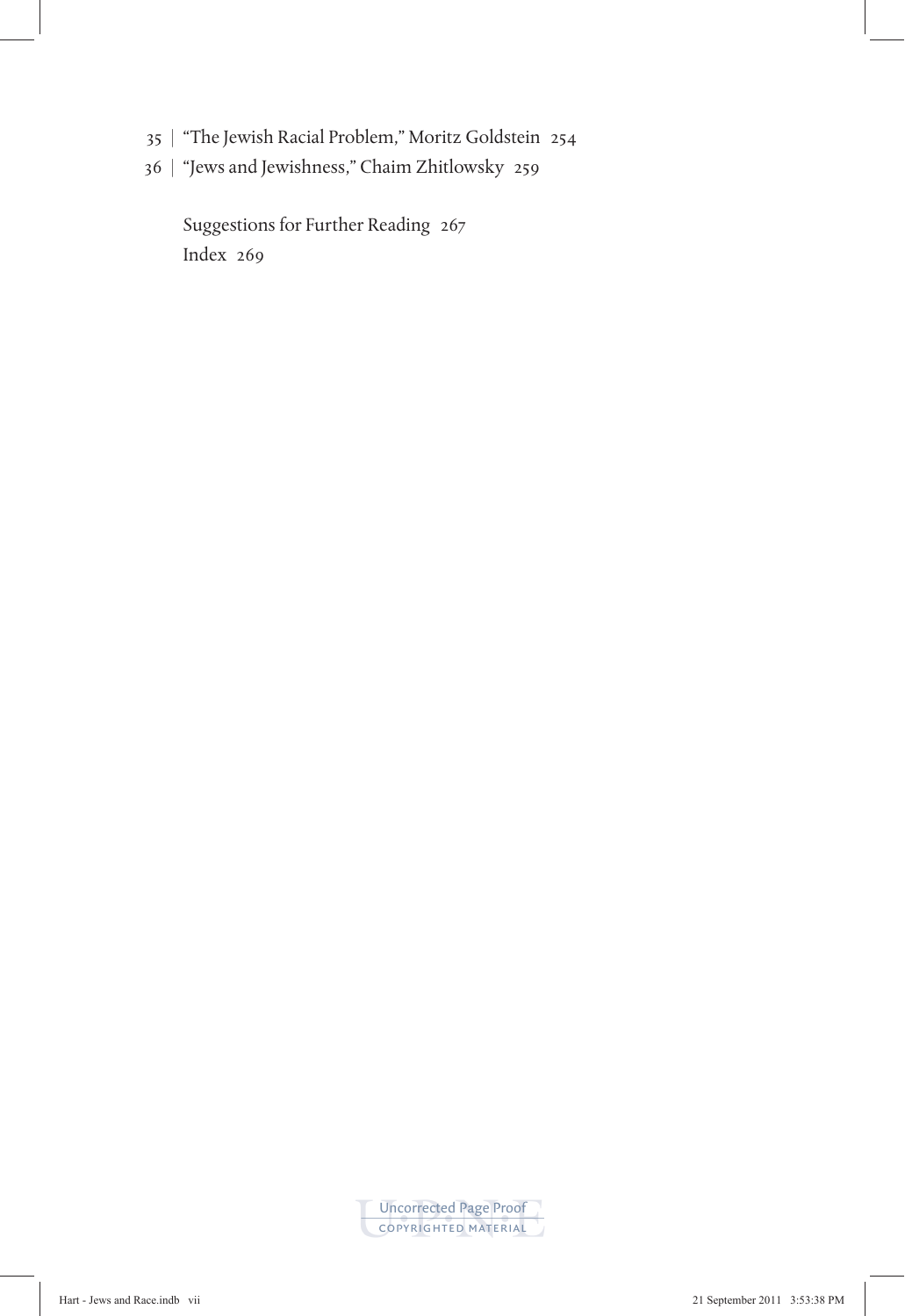# **Jews and Race**

**An Introductory Essay** Mitchell B. Hart

The well-known Israeli writer A. B. Yehoshua insisted some years ago that "Jews are not a race and never viewed themselves as such."1 These claims are popular assertions, in all senses of the word. They are popular because they are widely held, and because they are appealing and satisfying. They reinforce some deeply rooted and comforting ideas held by Jews and non-Jews alike about Jewish history, culture, and identity. The first assertion, that the Jews are not a race, would appear at present to be fairly unproblematic, at least if we look to science as our guide in such matters. Since many biologists have told us that races in general do not exist in any "real" or natural way—that they are, rather, a cultural or social construct—then it seems patently absurd to consider the Jews a race. As Steven Kaplan has asked, if there are no races, how can Jews be a race?<sup>2</sup> Yet, it turns out that things are not that simple. Science, it seems, has not made up its mind on the issue of race. Some researchers in genetics now insist, as the philosopher Ian Hacking has written, "that stereotypical features of race are associated both with ancestral geographic origin and, to some extent, with genetic markers."3 In other words, "race" might not be just a social construct after all, though it certainly is that. Race no longer exists in the older version of the nineteenth and early twentieth centuries, but modern genetic research may be in the process of redefining notions of identity that reanimate "the racial."<sup>4</sup>

The status of the Jews as a race surely depends in part on the ontological and epistemological status of races in general. If science tells us that races do not exist, then the Jews cannot be a race. On the other hand, to invert Kaplan's question, if there *are* races, can the Jews be a race—or, more precisely, a genetic community? Certainly many Jews as well as non-Jews continue to employ some sort of racial or quasi-racial language when they think and speak about Jewish identity (and many others, of course, reject such language). Many Jews in the past considered themselves members of a distinct race, one characterized by both positive and negative features. And Jewish thinkers employed the language and images of race to think about the Jewish past and present. Thus, Yehoshua's

xiii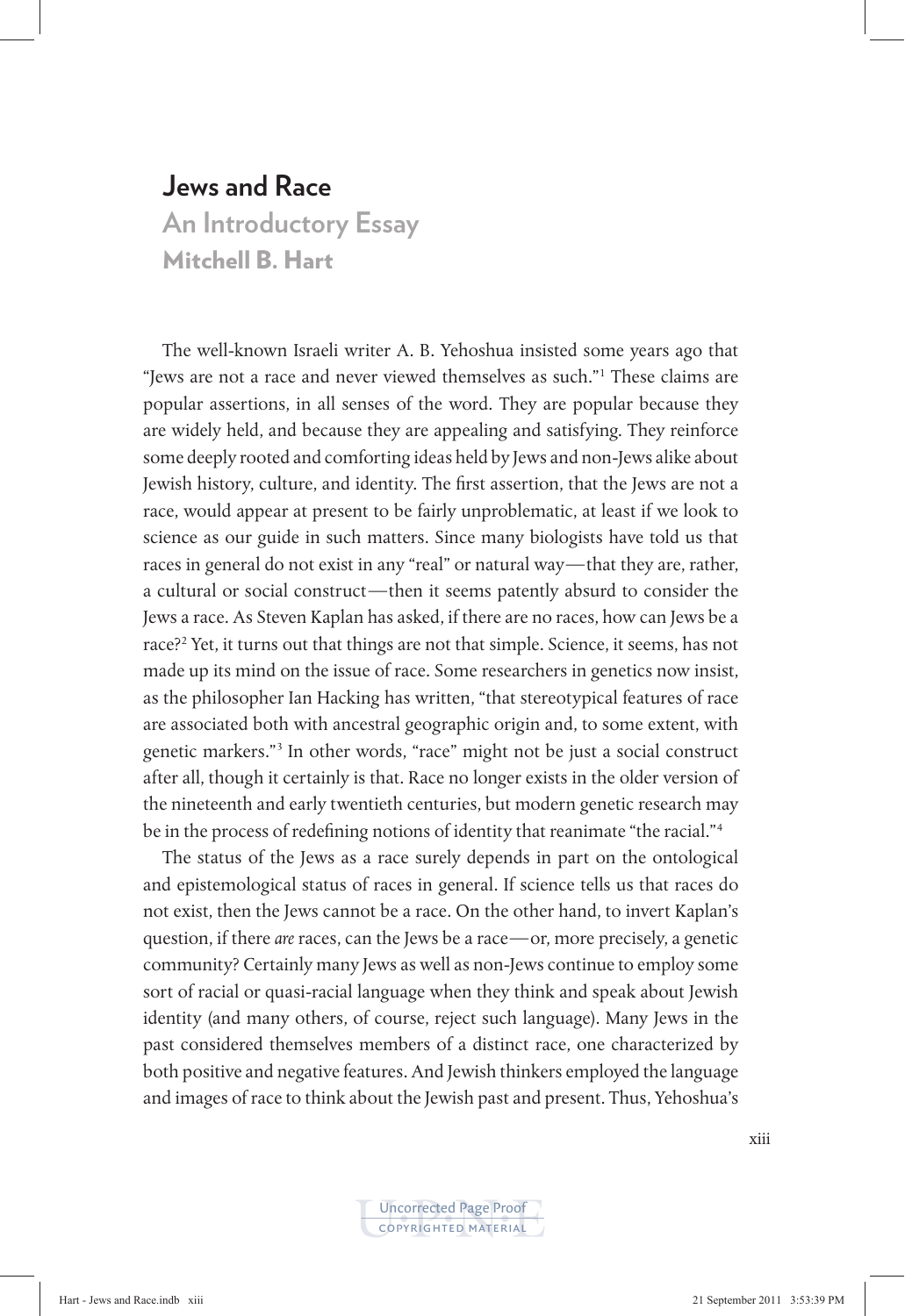assertion that the Jews never understood themselves as a race is, despite what many wish to believe, patently incorrect.

The collection of source material that makes up this volume is but a small sample of a large group of texts, written by Jews about Jews, that engaged the vexed question of Jews and race. These are texts written in a number of languages and in different contexts, by Jewish scholars and community leaders living in different countries.<sup>5</sup> Their work was published in a variety of media: in books, academic and popular journals, newspapers, and magazines. It was aimed at both Jewish and non-Jewish audiences. Although the differences among these Jewish thinkers and writers were surely important, it is nonetheless possible to identify a common set of questions and issues that drove their inquiries into "the Jewish race."

Are the Jews a race? If so, are they a pure race? If so, what accounts for this purity? If not, which of the various racial branches contributed to the makeup of the Jewish race? Do the Jews possess particular, even unique, traits or qualities that set them apart from other groups? If they do, what accounts for these traits? Are they biological and hereditary, or cultural and environmental? Are they the product of a Jewish nature or essence, or the vicissitudes of historical and contemporary external forces?

These broad, foundational questions led, in turn, to more specific questions. If the Jews are a race, then what is the impact of assimilation on the collective Jewish body and mind? Is intermixture—including intermarriage—with other races and peoples a boon, or does it produce decline and degeneration in the Jews? Do Jews suffer from certain illnesses more than other people? Are Jews immune to certain disorders? Are they prone to certain types of criminal behavior and other social pathologies? Are they naturally an urban rather than a rural or agricultural people? Are Jews predisposed to certain occupations or economic systems, such as capitalism?

How much does Judaism have to do with shaping the Jews physically and mentally? What, in other words, does religion have to do with race?6 Judaism, as a system of ritual observances issued as commandments or *mitzvot*, dictated every aspect of an observant Jew's life. Racial thinkers queried the impact of the *mitzvot* on the "Jewish body," both individual and collective. For instance, what is the relationship between the observance of the kosher dietary laws, circumcision, or sexual purity laws and the makeup of the purported Jewish body, or levels of Jewish health and disease? What role does the ban on intermarriage play in the history of the Jewish race? Have Jews actually adhered to the practice

xiv | Jews and Race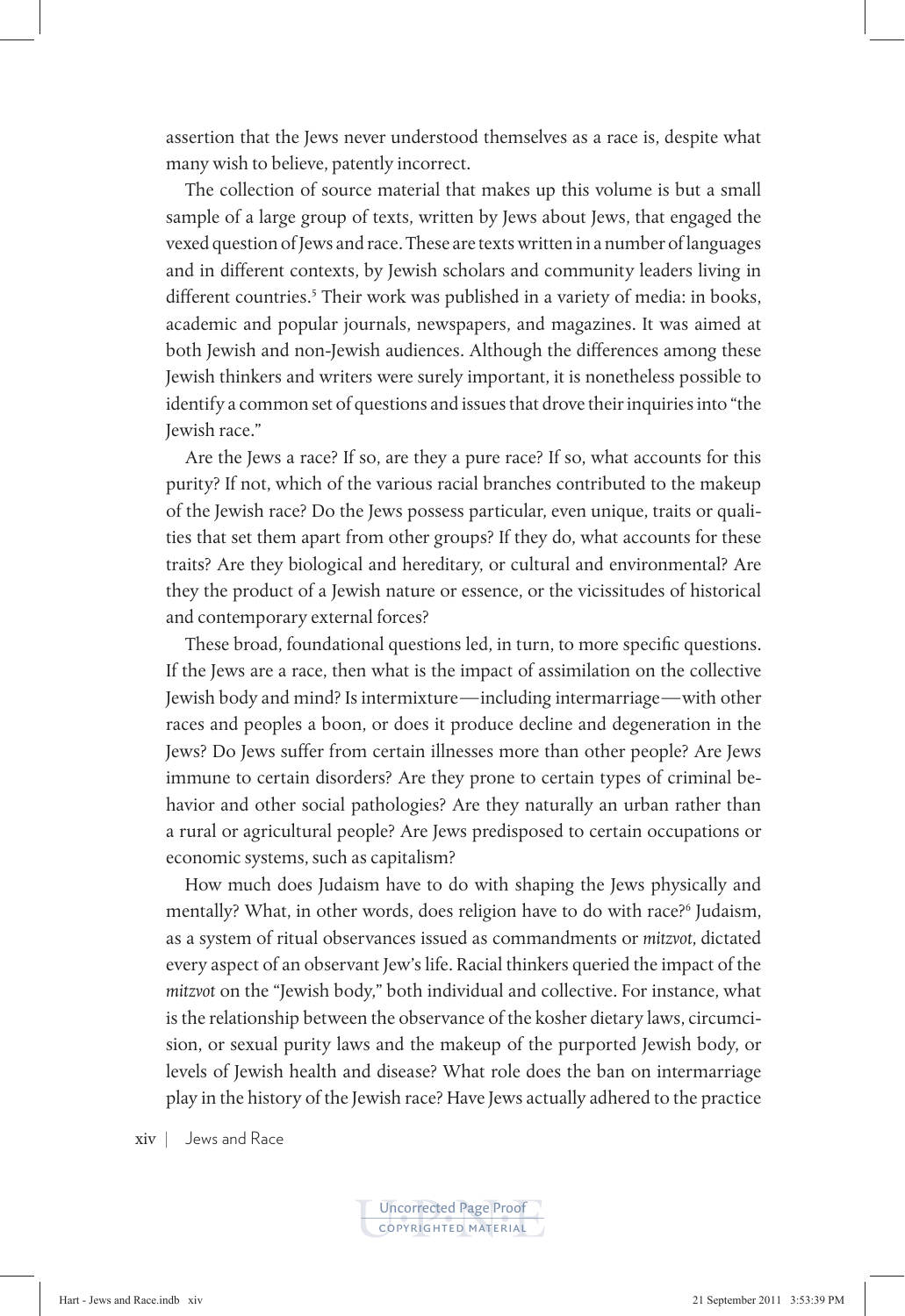of endogamy,<sup>7</sup> and thus kept their blood relatively pure from foreign influence (to phrase the question in the terms that were used much of the time)? Or is the historical reality different from the religious and cultural demand and expectation? Is endogamy a healthy or unhealthy practice, considered from a racial and eugenic viewpoint? Does it lead, for example, to a decline in fertility—that is, to fewer and unhealthier offspring? Many scientists believed this was the case, and as the selections included in part 5, " 'Racial Mixing,' " illustrate, Jewish racial thinkers took up this question in their own work.

Framing and undergirding the particular queries into purported Jewish traits and the relationship of Judaism to Jewishness was the larger question of causality: how might we account for such characteristics? By the middle of the nineteenth century, at the latest, it was a common belief—even a cliché—that Jews were predisposed to certain ways of thinking and acting because of their "racial nature." At the same time, others insisted that Jewish traits were due mainly to external factors: dispersion, repressive legislation, concentration in certain occupations such as money lending, enforced residence in ghettos, and periodic outbursts of anti-Jewish violence. As we shall see, the question of biology versus environment—a question that seemed to preoccupy almost everyone who wrote about race—was central as well to the debate over the Jews and race.

Race or culture, biology or environment? Perhaps both external and internal forces worked together, so that certain physical and moral traits initially caused by external pressures or practices became hereditary over time. In the words of Felix Theilhaber, a prominent German Jewish racial scientist, "what originally was social or religious-hygienic practice could very well cause acquired traits to become part of the racial disposition."8 Sigmund Feist asserts that certain physical deformities and gestures traditionally associated with Jews crooked backs, the rocking back and forth of the upper body, the frequency of bowleggedness—are not racial traits per se, "but rather characteristics that have been acquired due to external conditions (sitting in a stooped position for long periods of time, traditional habits of prayer, rachitis [inflammation of the spine] due to deficient diet, and so forth)." These, Feist assures his readers, "will immediately vanish with a change in adolescent habits or behaviors."9 This notion of "acquired characteristics" extended back to ancient times, but in the modern period it had come to be associated with the eighteenth-century French naturalist Jean-Baptiste Lamarck. This Lamarckian approach to biological or physical attributes proved to be quite popular among Jewish thinkers, a point to which we will return later in this essay.

Jews and Race | xv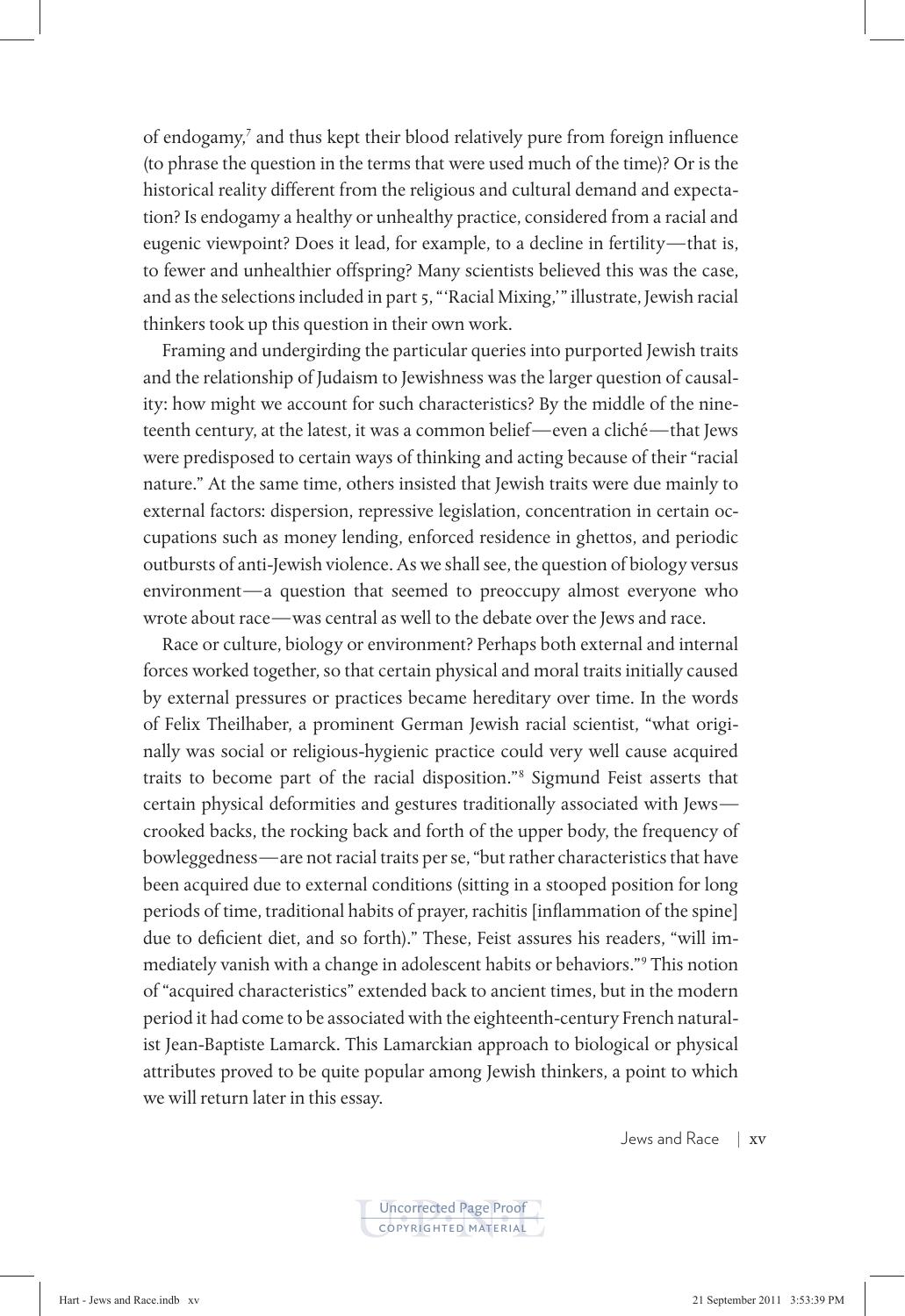Such questions about anatomical and physiological traits and their causes, asked specifically about Jews, were being asked in one way or another about all races and nations. Jewish racial thinkers employed the common intellectual tools of the day to address what they understood as the fundamental issues of Jewish history and contemporary Jewish life. Those Jewish scholars who engaged with race drew on material from a wide variety of fields, including history, anthropology, biology, medicine, statistics, economics, and sociology. They created narratives that provided evidence and interpretations governed by a more or less clear sense of contemporary critical, academic questions and themes. In other words, this was genuine interdisciplinary work carried on with all the tools and methods of academic scholarship. As such, the writings included in this volume constitute a chapter in the intellectual and political history of modern Jewish studies and modern Jewish thought, and the history of the racial and social sciences—even if, for the most part, they have yet to be written into the normative histories of these intellectual traditions.

Jewish scholars who began publishing in the 1880s were joining a debate about "the Jewish race" that had already been going on for decades. To a large extent, non-Jewish scientists and thinkers set the terms of the debate, though of course Jewish scholars brought their own particular research interests and—perhaps more important—their own political or ideological agendas to their work (a matter to which we will return). The selections included in part 1, "General Overviews," are intended to introduce the contours of the discourse about the Jews as a race, including the extent to which Jewish scholars based their arguments on an already well-established set of themes and questions.

Thus, Jewish and Christian scholars did not inhabit two distinct and separate mental worlds when it came to matters of race, including the matter of Jews and race. It is worth emphasizing in this regard that "race" was then commonly used as a conceptual framework with which to confront the vital questions of the day. Certainly all Jews did not adopt racial ideas and images, at least when thinking about their own group. The essay included here by the French Jewish scholar Salomon Reinach offers powerful testimony to this. But for those Jewish thinkers who did employ such ideas in their scholarly or popular writings, this use by no means placed them outside the bounds of respectable academic or Jewish society.

In pointing out the accepted and respectable nature of racial thought in the past, the aim is certainly not to build a case for the truth or accuracy of this research, or to suggest that Jews do, in fact, constitute a race. Rather, it is merely

xvi | Jews and Race

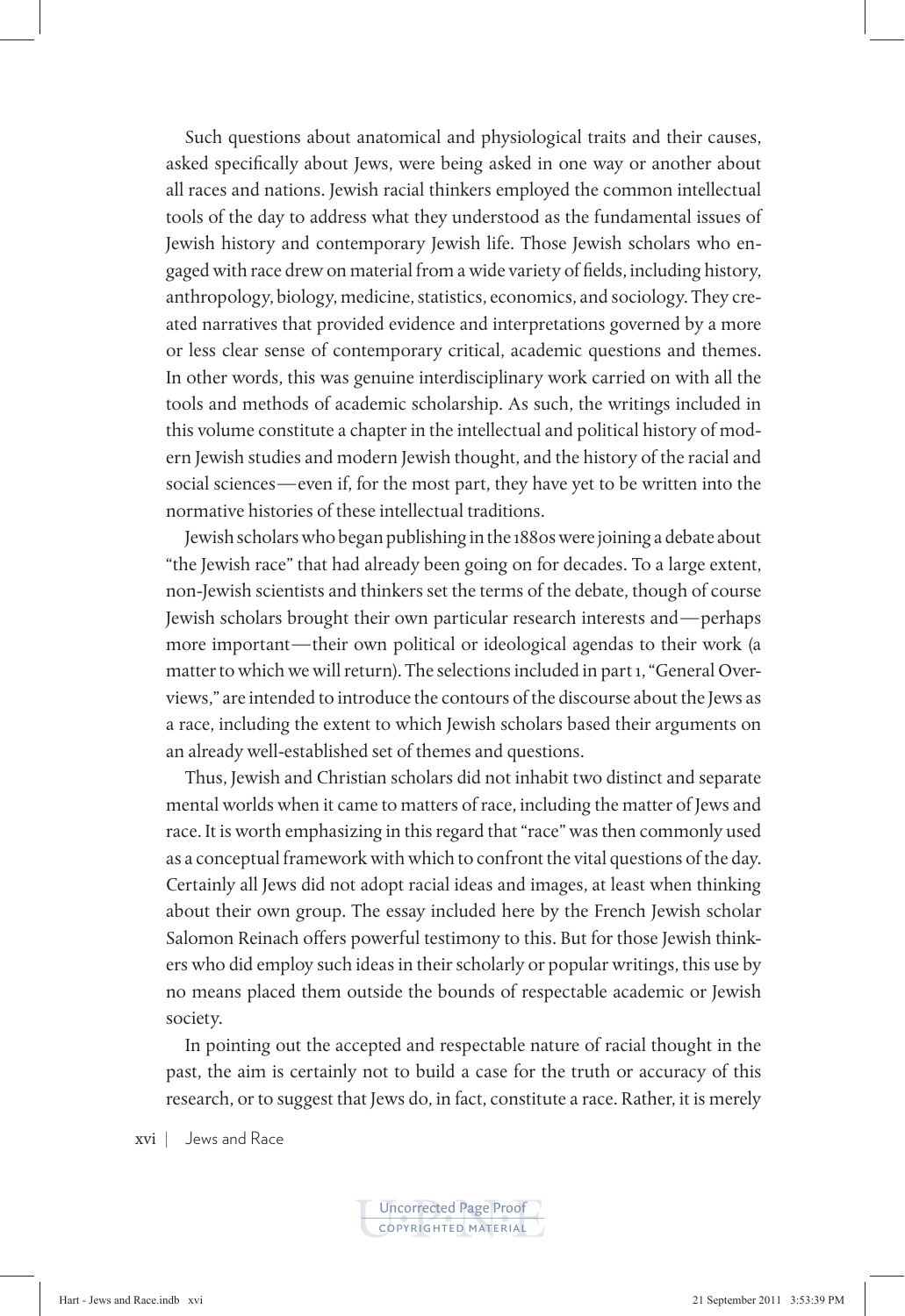to insist that we acknowledge the legitimate or normative status of this work in its own time and its own particular context. It is insufficient, to say the least, to label this material "pseudoscience" or "pseudoscholarship," as if that explains anything that is not already obvious. It certainly does not help us understand how and why so many highly educated individuals embraced these ideas over such a long time and in so many places.

#### *Race and Modern Jewish Thought*

Thus, rather than ask how Jews could have become involved in such unpalatable and potentially dangerous ideas (or deny that they ever did), we might ask: What did Jews stand to gain by engaging with racial thought? Why was the idea of a Jewish race attractive to many Jews? What purposes did Jews serve by making "the Jews" into a race? And why does it matter for us to know that Jewish scholars and writers were actively engaged in debates over the racial history and identity of the Jews? Why, in other words, is it important to call attention to the fact that, at certain times and places, Jews believed in race; used the methods of the social sciences and of the systematic scholarly study of races that came to be known as racial science to analyze Jewish history and contemporary life; put this scientific knowledge to particular political purposes; and even at times engaged not only in racialism but also racism?

Part of the answer to the latter set of questions lies with the incompleteness of the historical record, and the urge to fill this in to the extent possible. Historians of Jewish life, as well as historians of racial thought, have told the story of the relationship between Jews and race largely within the framework of victimhood. And without a doubt, Jews have been victims of racial science and racism. Racial science in the nineteenth and twentieth centuries was one of the chief weapons used against Jews. Until recently, then, scholars for the most part have paid little attention to how race was used by Jewish thinkers, academics, and writers who took race and the idea of "the Jewish race" seriously.10

The subject of Jews and racial thought is of historical interest and importance not least because it forces us to reorient the way we think about the normative narrative of the Jewish past. In the context of this series, for instance, we are forced to ask, or to ask again, "What is modern Jewish thought?" Or, more precisely, of what exactly does modern Jewish thought consist, and how should the history of modern Jewish thought be written? Is it limited to philosophy and theology, traditionally understood? Or must we broaden the scope of our definition? Granted, individuals included in this volume—such as Arthur Ruppin,

Jews and Race | xvii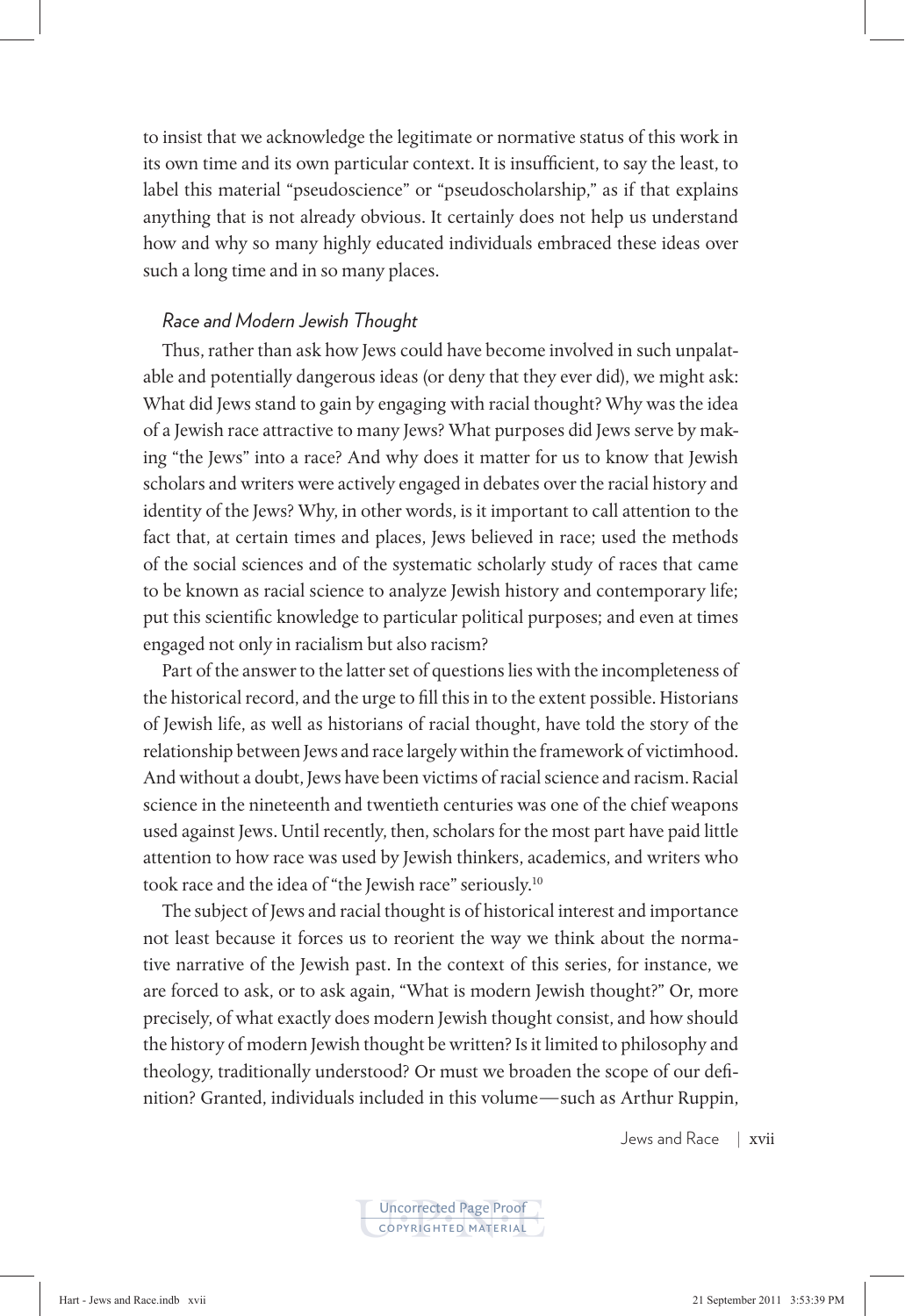Ignaz Zollschan, Samuel Weissenberg, and Maurice Fishberg—are, to say the least, far less well-known and celebrated than Moses Mendelssohn, Hermann Cohen, Martin Buber, Franz Rosenzweig, Hannah Arendt, Abraham Joshua Heschel, and Emmanuel Levinas. The canon of modern Jewish thought consists of the latter set of figures (and many others, of course), while the former are all but forgotten. And, to be sure, one could reasonably argue that the philosophers and theologians have been and remain more significant for the course of modern Jewish thinking and self-perception. But then the historian wants to know why this is so. Is it due to some intrinsic quality of the various scholars and thinkers? Are philosophy and theology necessarily more important and of more lasting interest and value than anthropological, biological, or social scientific thought? Or do the reasons have more to do with external forces or pressures, such as political and social developments, or events and trends that shaped the contours and definition of Jewish thought? In sum, what are the factors that determine the answer to the question, "What is Jewish thought?"

Jewish racial thinking, in fact, contains many, if not all, of those components that may be identified with Jewish thought: exegesis of Jewish texts, including sacred texts—both the Bible and the Talmud; exploration of the meaning of, or reasons for, the commandments (*ta'amei mitzvot*)—that is, the eff ects on the purported Jewish body and mind of the observance of the commandments or, conversely, the impact of their neglect; contemplation of the importance of the interaction of Jewish with non-Jewish society and culture; apologetics and polemics; the relationship of the Jewish past to the present and future; the meaning of Jewish history, both for Jews and more generally; the survival of the Jewish people, both historically and in the future; and the impact of key historical developments and structures—such as capitalism, emancipation, assimilation, and integration—on the lives of individual Jews and on Jewish collectives. Questions related to God's existence and role in the world are, as one might expect, mainly absent from these writings. Nature, society, and history, rather than God, are understood to be the primary forces acting on individuals and collectives.

Thus, we ask, again, what qualifies as modern Jewish thought? What, if any, are the criteria of validity, legitimacy, and inclusion in the master narrative, if such a thing still exists? Are there recognized boundaries to the definition of modern Jewish thought? If a particular Jewish thinker employs the same scholarly methods as his or her contemporaries, invokes classical Jewish texts while at the same time citing the most current scientific literature, and seeks to contribute to the

xviii | Jews and Race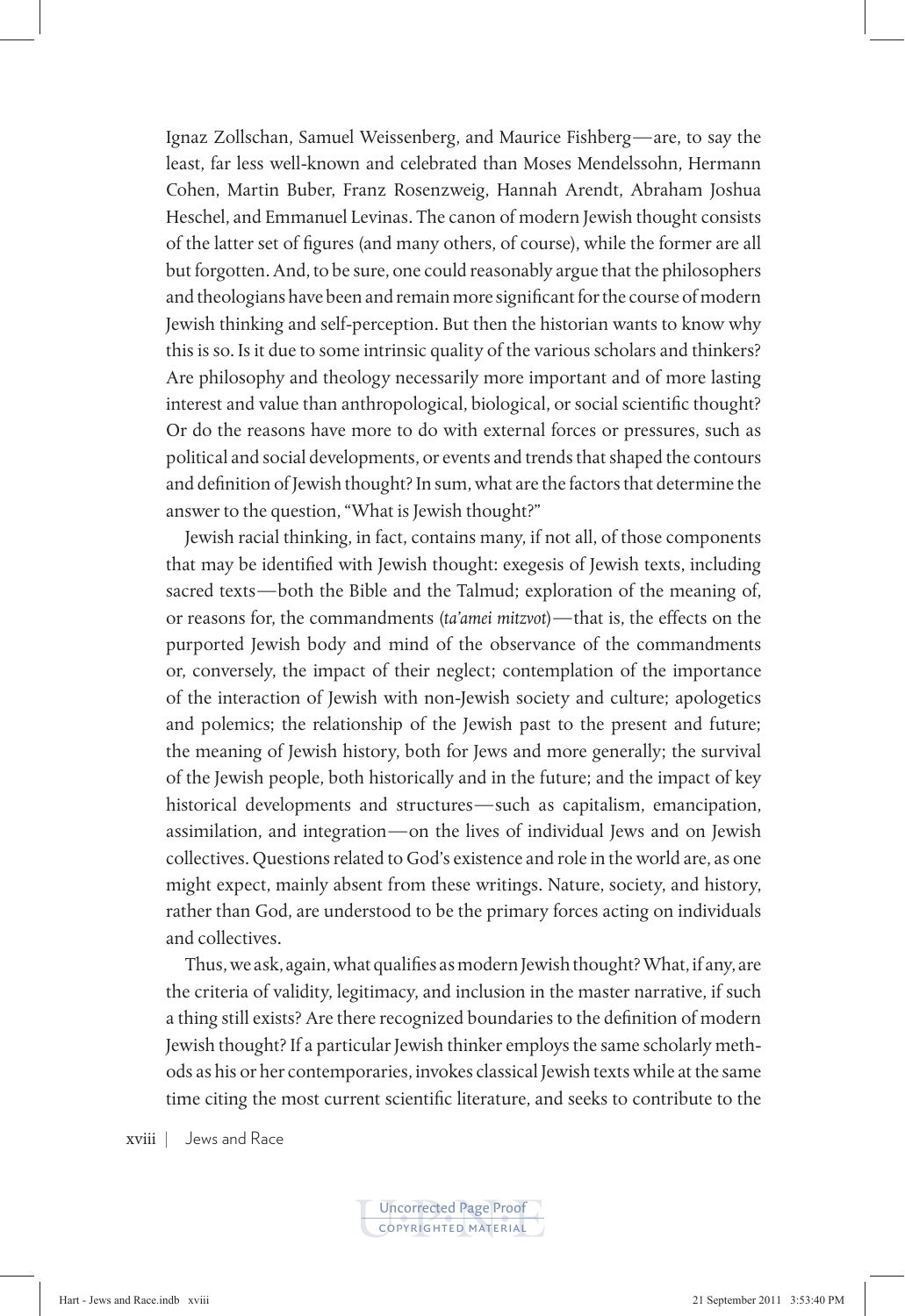ongoing development of the collective scholarly endeavor by querying the Jewish past and present, is this sufficient? Or is there a necessary ethical component, a boundary set not by form or content but by morality? In other words, is the fact that the thinkers included in this volume, or at least most of them, took race seriously as a reality and a conceptual category enough to disqualify them? If so, Buber and Rosenzweig—both of whom took race, and the notion of a Jewish race, quite seriously—would have to be cast out as well.

In another context, the preeminent Jewish historian of the twentieth century, Gershom Scholem, insisted that "there is no way of telling a priori what beliefs are possible or impossible within the framework of Judaism . . . The 'Jewishness' in the religiosity of any particular period is not measured by dogmatic criteria that are unrelated to actual historical circumstances, but solely by what sincere Jews do, in fact, believe, or—at least—consider to be legitimate possibilities."11 This sort of nonessentialism with regard to religion holds just as true for questions about other expressions of Jewishness or Jewish identity. The Jewish thinkers we are considering were sincere, and a Jewish racial identity was one legitimate possibility when Jews imagined who and what they are. Thus, the complex relationship of Jews to racial thinking and imagery offers another, though less well-known, side of modern Jewish thought. Knowledge of this relationship contributes to our understanding of the full range of possible realms and avenues of thought available to and taken by some Jews over the past few centuries.

The value or significance of Jewish racial texts, however, lies not only in the reconfiguration of modern Jewish thought that such texts suggest. In a recent work on Jewish historiography, Moshe Rosman has suggested that one of the values of Jewish history resides in the different perspective that knowledge of the Jewish past might bring to other historiographies.12 I would argue that the subject of Jews and race promises to make a similar contribution. How might this history impact the narratives produced about racial thinking and racism in Europe and North America, to take only the two parts of the world covered in this book?

Jewish racial thinkers ought to be of interest not only to students of Jewish history but also to students of racial thought and racism more generally. This is so especially because including Jews necessarily complicates the history of racial theory and practice; if nothing else, it shows that at certain moments, in certain places, the objects of a racialized discourse appropriate the idioms of science and employ that science to analyze and criticize their own group. As

Jews and Race | xix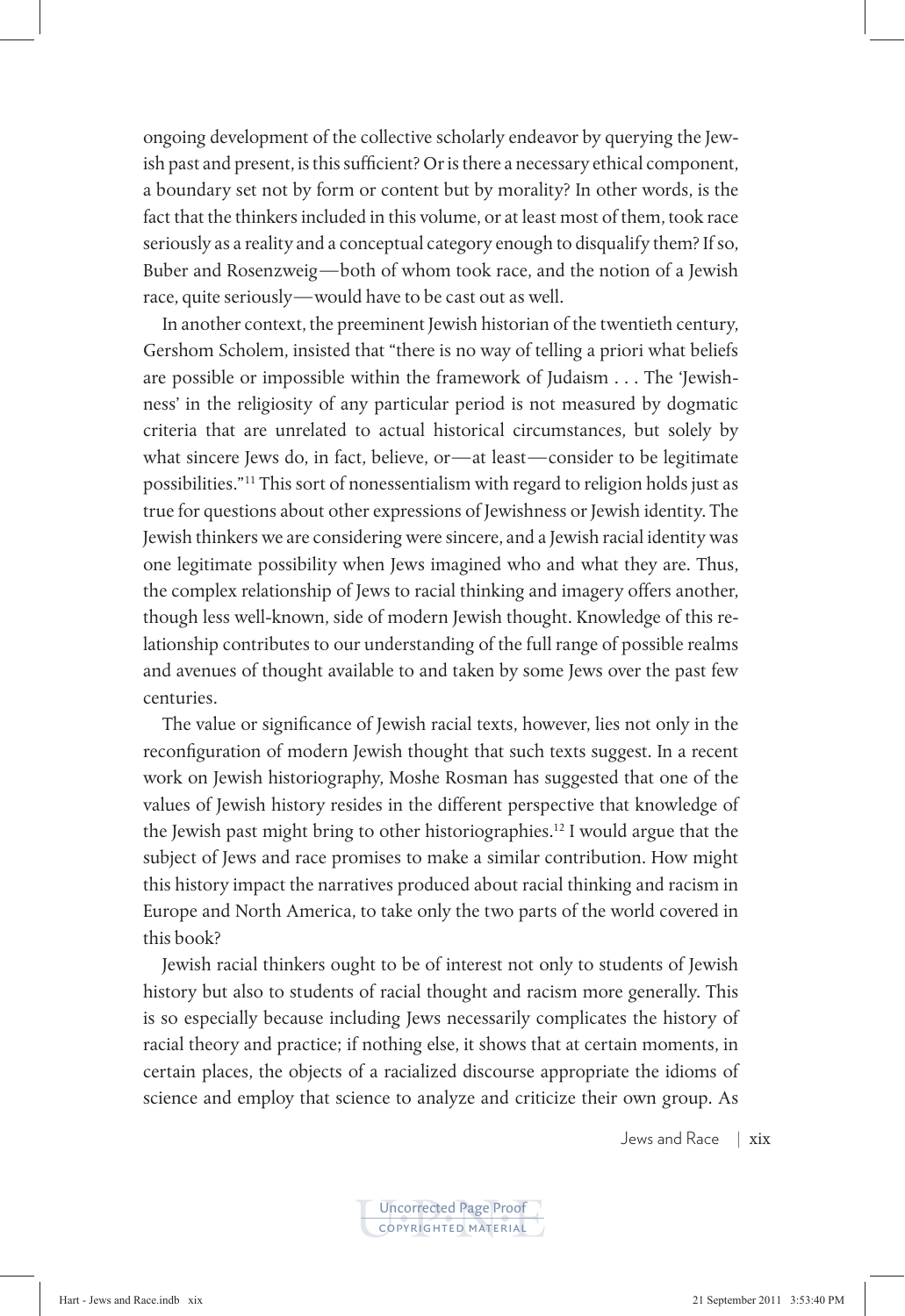Nancy Stepan and Sander Gilman have shown, this appropriation process is highly complex and often treacherous, since it entails the internalization—the acceptance at a profound emotional as well as intellectual level—of many of the negative images produced about one's "self."13 Nonetheless, the use of racial imagery by Jews involves a significant shift, a redefinition of agency in which the object becomes both subject and object of analysis.

The Jewish engagement with race offers historians of race, and of the social and biological sciences, a different set of ideas and images with which to analyze the broader history of their subject. As many historians have pointed out, race—particularly in the United States—is more often than not defined in terms of skin color, especially black and white. Even those who insist on greater complexity often achieve this by simply adding other "colors." Yet, as studies of Jews and race have amply demonstrated, historically race has not only or even mainly been about skin color. In Europe and the United States, Jews were often considered to be "white" and yet could still be seen as a race apart. In Europe especially, definitions of racial traits and racial groups included components far beyond skin color, although this certainly was also an important ingredient. The "Jewish body," as Sander Gilman has shown, was in its entirety an object of fascination for scholars and popular writers.14

#### *"The Jews" in Racial Thought*

This fascination, as we have said, also extended to many Jewish thinkers. In one respect, the Jewish engagement with racial discourse can be understood as a natural or normal development, a result of more general intellectual trends in the sciences that eventually attracted many educated and acculturated Jews. At the same time, such intellectual trends alone are not sufficient to explain this Jewish interest in the racialization of the Jews. The question of Jewish racial identity was also a question of politics: the politics of Jewish emancipation and assimilation, of antisemitism, and of Jewish nationalism (mainly Zionism) and its opponents. The last part of this volume is devoted to highlighting the political or ideological impulses behind Jewish racial writings, efforts that included both polemics and apologetics.

Thus, the Jewish engagement with race must be understood as the result of multiple forces, irreducible to one historical factor. The politics of antisemitism and nationalism were immediate driving forces, and we will return to these. Longer-term intellectual developments were also central in producing the conditions for a Jewish racial discourse. By the middle of the eighteenth century, at

xx | Jews and Race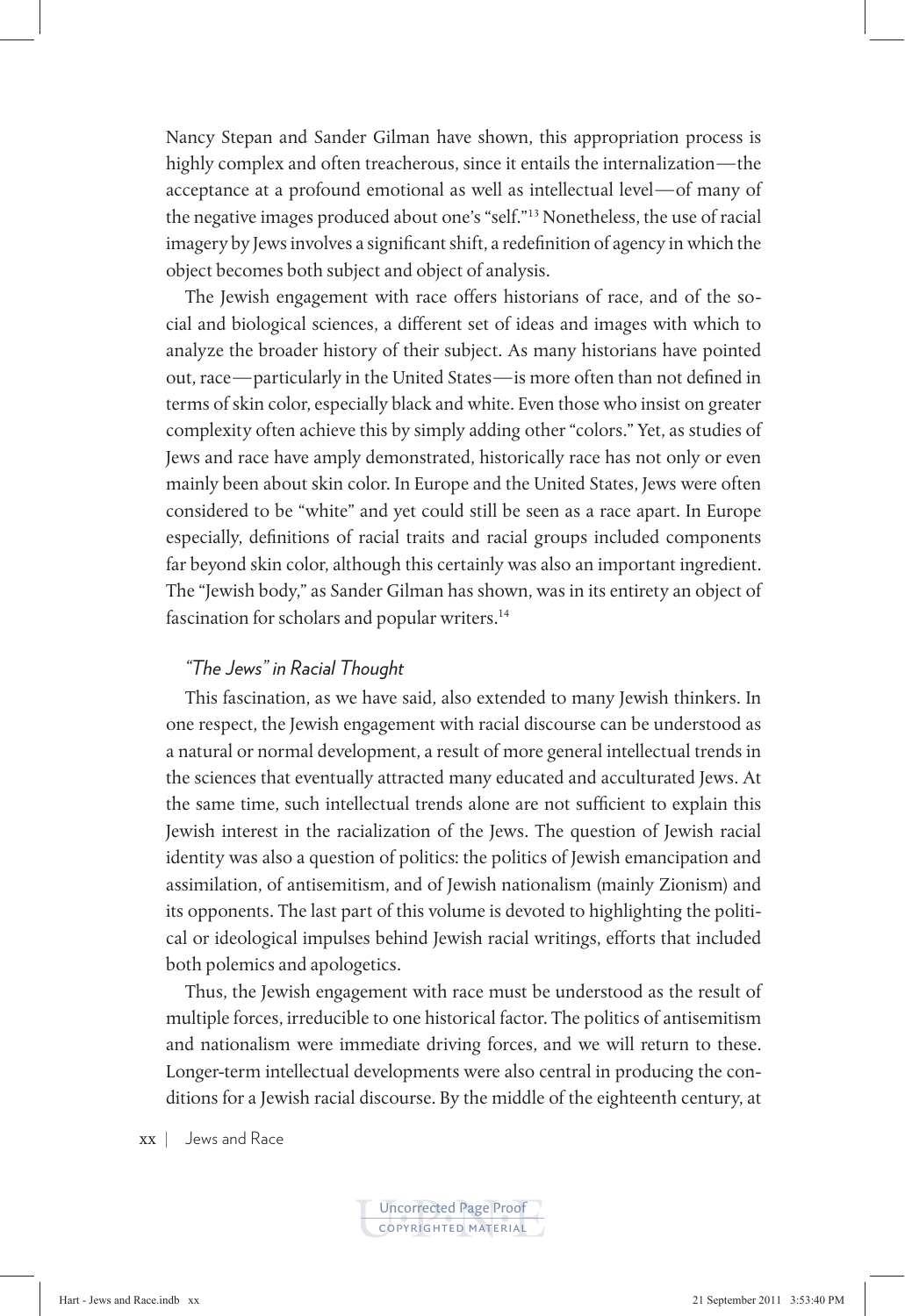the latest, naturalists and philosophers had begun to include human beings in the classificatory systems applied to the plant and animal worlds.<sup>15</sup> Although not racial or racist per se, this sort of classification was instrumental in the development of racial thought. And more often than not, it did come with a fairly pronounced bias, creating not only divisions but also hierarchies that assumed white Europeans to be the apex of civilization and culture.

For example, in 1758 the Swedish naturalist Carl von Linné—generally known as Linnaeus—published the tenth and last edition of his great work *The System of Nature*. In it, Linnaeus classified *Homo sapiens* as a specific category of primates and then further divided it into six main categories, each with its own particular characteristics:

1. *Ferus* or Wild Man: on all fours, mute, hairy.

2. American (Indian): reddish, choleric, erect. Hair: black, straight, thick; Nostrils: wide; Face: harsh; Beard: scanty. Obstinate, merry, free. Paints himself with fine red lines. Regulated by customs.

3. European: white, sanguine, muscular. Hair: flowing, long. Eyes: blue. Gentle, acute, inventive. Covered with close vestments. Governed by laws.

4. Asian: sallow (ashen or pale), melancholy, stiff. Hair, black. Eyes, dark. Severe, haughty, avaricious. Covered with loose garments. Ruled by opinions.

5. African: Black, phlegmatic, relaxed. Hair: black, frizzled. Skin: silky. Nose: flat. Lips: tumid (bloated or puffy). Women without shame, Mammae; lactate profusely. Crafty, indolent, negligent. Anoints himself with grease. Governed by caprice.

6. Monstrous: Troglodytes.16

This classification includes many, though certainly not all, of the fundamental components of modern racial theory as it took shape in the eighteenth century. Human identity and development are approached in terms of natural science, and this classificatory framework demands that humans be described and defined, at a minimum, by their physical traits. Beyond this, though, already in Linnaeus we can see the link between science and aesthetics, between racial classification and judgments about beauty and ugliness, that was to become so central to racial thought. Moreover, we can see the link between science and morality, between racial classification and judgments about character and worth, as well as about the levels of civilization and culture—what philosophers used to call the "moral economy." Thus, Europeans have long, flowing hair and blue

Jews and Race | xxi

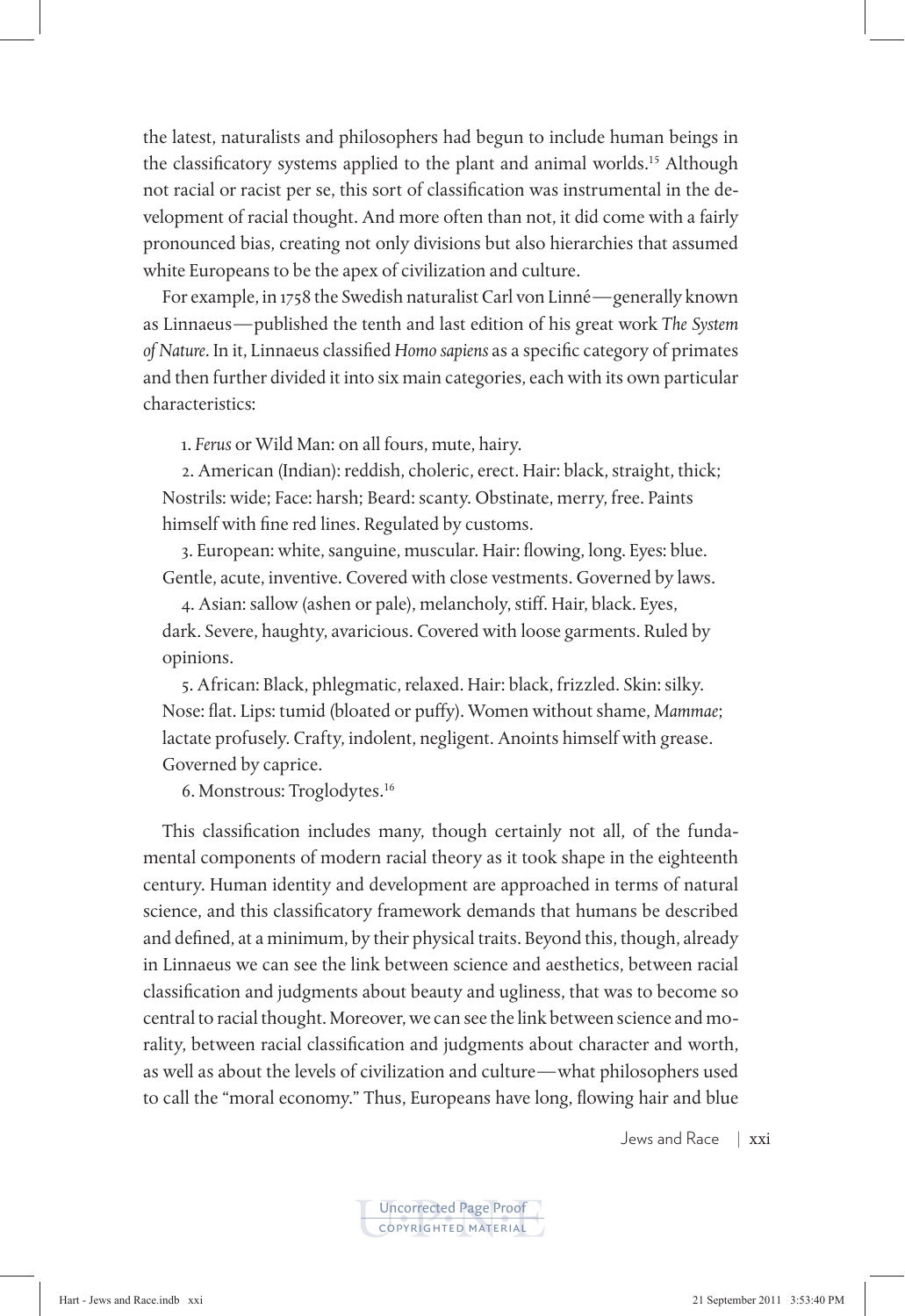eyes, and are possessed of a gentle temperament; they are acute in judgment and inventive; finally, they are governed by laws. The other human races—red, yellow, and black—fall short of this white European ideal.

Where did the Jews fit in this early scheme? Linneaus does not mention them. But the logic of classification and hierarchy suggests, even demands, that Jews too be categorized. And indeed, very quickly Jews became of particular interest to naturalists, anthropologists, and others involved in the classificatory project. The "naturalization" of Jewish traits became far more widespread, a mainstay not only of literature and popular culture but also of science. "The Jews," conceived of as a distinct entity or collective with their own essential physical and mental traits, became an object of research for scholars—including Jewish scholars—in the human sciences. In this sense, they constitute a vivid example of the social or cultural construction of race; we can see the Jews being made into a race through the discursive analyses produced about them.

The Jewish involvement with racial thought certainly must be understood as a response to, and participation in, this objectification or racialization of the Jews themselves—a process that began, many have argued, in the fifteenth century at the latest, only to reach its peak in the first half of the twentieth.<sup>17</sup> Of course, racial thinking and racial science cannot be reduced to the discourse on Jews and race. The Jews were just one of the many "races" studied by social scientists. Nonetheless, given the long history of Jewish difference in Christian Europe, the Jews were also not just any other group. They were the objects of a racial science and mythology created in large measure by Christian European and American thinkers, who identified themselves as members of various racial subgroups that constituted the white or Caucasian race. Jews, obviously, were not Christians, and for most racial thinkers Jews also were not white—at least, not fully white. In Europe, historically, Jews were often cast as the embodiment or incarnation of the negative, the dangerous, and the degenerate. If the ideal of the good and the beautiful derived from, and was represented by, the art and ideals of the ancient Greeks, then the Hebrews represented the opposite.<sup>18</sup> They were ugly and malformed, with long and beak-shaped noses, hunched backs, concave chests, and flat feet. Their physical deformities were said to have been accompanied by a host of mental and nervous disorders, everything from neurasthenia and idiocy (the former due to an excessive involvement in every form of modern, unhealthy economic and social activity; the latter a result of centurieslong inbreeding) to diabetes (known as a "Jewish disease"), gastritis, and hemorrhoids (the first two due to the purported inadequacies of the traditional Jewish

xxii | Jews and Race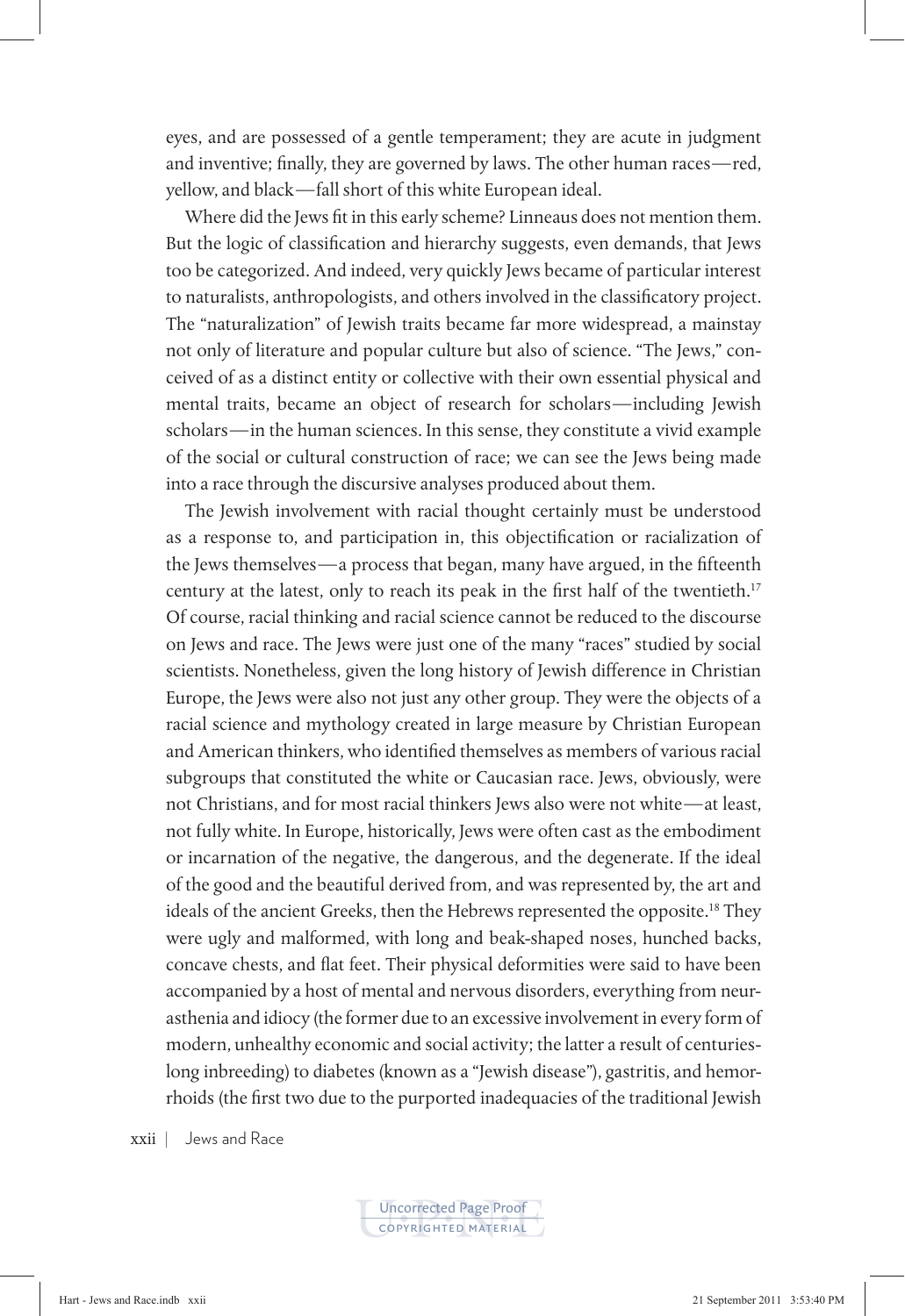diet, among other things; the last to the long hours Jewish boys and men were required to sit on hard benches studying the Torah and Talmud). These physical, mental, and neurological disorders were taken, in turn, as evidence of a more fundamental moral degeneracy of the Jews.

It is important to note that not every researcher into issues of race who took up the question of the Jews did so in a spirit of hostility or antisemitism. There were many non-Jewish social scientists and thinkers who saw in the Jews a healthy, even superior, people—a racial or eugenic model for contemporary Christians. Had the Jews not maintained their collective identity over thousands of years? Had Moses not recognized thousands of years earlier the central importance of rules of hygiene and purity and set these forth in his laws? What were the laws of *kashrut*, circumcision, female hygiene, and the other rules found in the books of Leviticus and Deuteronomy if not the means by which the nation insured its physical as well as spiritual purity? Ezra, so the argument went, clearly understood the crucial role endogamous marriage plays in the maintenance of racial and national health and identity, and thus forbade intermarriage between Jews and others. Indeed, the Jews had raised the ideal of their separate identity and purity to a divine commandment. Thus, for many Christian as well as Jewish thinkers, the Jews were a perfect example of a racial or eugenic people.<sup>19</sup>

Thus, a racial analysis of Jews was not necessarily antisemitic. But as science assumed an authority and power to establish truth, antisemites increasingly invoked scientific language to frame their theories and to give their ideas a patina of objective rigor. Thus, one can speak of a scientific antisemitism, akin to a racial science, that employed the methods and arguments of anthropology, biology, statistics, medicine, economics, and history to construct a "truth" about the Jew. In seeking to understand the Jewish engagement with race, it is important to recall that a number of motives or impulses were at work, and racial antisemitism is only part of the explanation. Nonetheless, antisemitism, as it developed over the course of the nineteenth century, did indeed play a crucial role in eliciting a Jewish racial discourse. Racial science and racist mythology, when taken up by antisemites, became fundamental components of a larger ideological struggle to define the Jews as essentially different, and to limit or ban their participation in the modern nation-state. The idea of the essential or natural difference between the Jew and the Christian was nothing new. However, revolutionary transformations in intellectual, political, social, and economic life meant that the naturalization of the Jews would increasingly be framed in a different language, and the meaning and significance of that naturalization would change.

Jews and Race | xxiii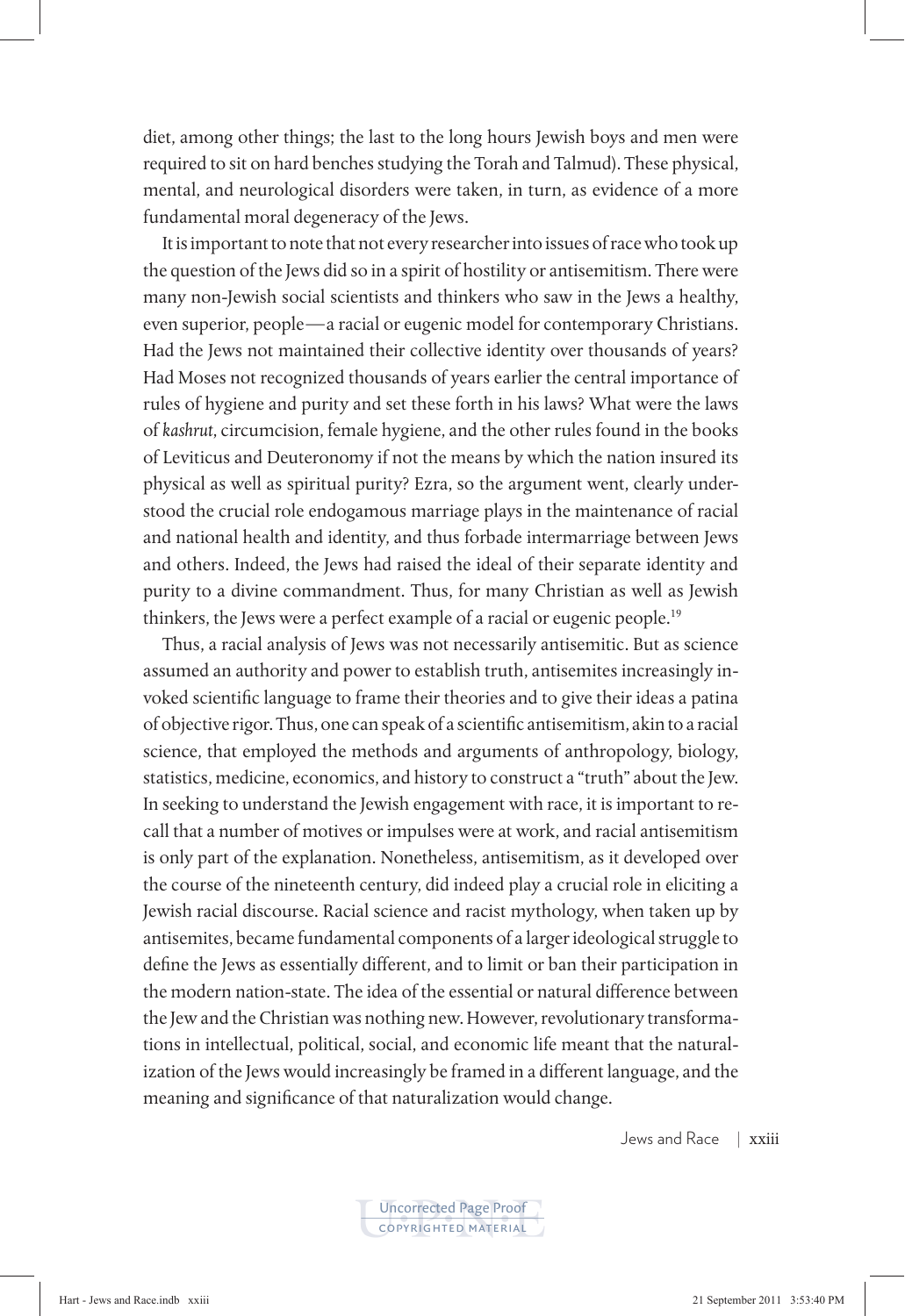#### *Racial Thought and Modern Jewish Identity*

By the last half of the nineteenth century, some Jewish thinkers began to respond to the ongoing debate about "the Jewish race" and to racial antisemitism by producing scientific studies of their own.<sup>20</sup> These Jewish racial thinkers wrote about Jewish bodies and minds, and about Jewish social, economic, and cultural behavior. Like their non-Jewish counterparts, Jewish scientists took seriously what the statistics purportedly revealed about collective Jewish life. As the texts included in part 2, "Anthropology," show, Jewish thinkers wove narratives from the data on the size of crania and chests; the shape of noses and the color of skin; and height and weight. Part 3, "Medicine and Biology," takes up the issue of the susceptibility or resistance to particular diseases on the part of Jews, and the relevance of this to their racial identity. The texts contained in part 5, " 'Racial Mixing,'" address historical and contemporary questions of sexual relations directly, though the issue of intermixture was so central to the concerns of Jewish racial thinkers that it is not surprising to encounter it in texts included in other parts.

Indeed, intermarriage, or what was often referred to as "racial intermixture," went to the heart of the question of Jewish racial identity. Did the ancient Hebrew tribes that conquered parts of the land of Canaan intermingle sexually with the indigenous tribes? If so, to what extent? And what was the impact of such intermixture on the genetic makeup of the Jewish people? Similar questions have also been asked about later periods of Jewish history, up to and including the present. A related concern was the impact of conversions to Judaism, since this entailed the importation of "foreign blood" into the Jewish body. What impact did conversions to Judaism have on the Jewish collective—most famously, the conversion, sometime in the eighth or ninth century, of the Khazars to Judaism?

Jewish racial thinkers also took up the question of purported Jewish racial traits as they related to social and economic activities. Part 4, "Society and Economy," offers examples of the debate over Jews and crime. Statistics seemed to show that Jews committed certain types of crime in greater numbers than their non-Jewish neighbors. Was this due to a racial predisposition, as many had argued, or should it be explained by sociological and historical factors? A similar debate ensued over Jewish economic or occupational patterns. The Jews were believed to be racially predisposed to capitalism, and thus to certain forms of making a living that revolved around the lending of money at interest, or buying and selling for profit. Again, was the claim that the Jews were genetically programmed for capitalist behavior accurate, or were certain occupational patterns

xxiv | Jews and Race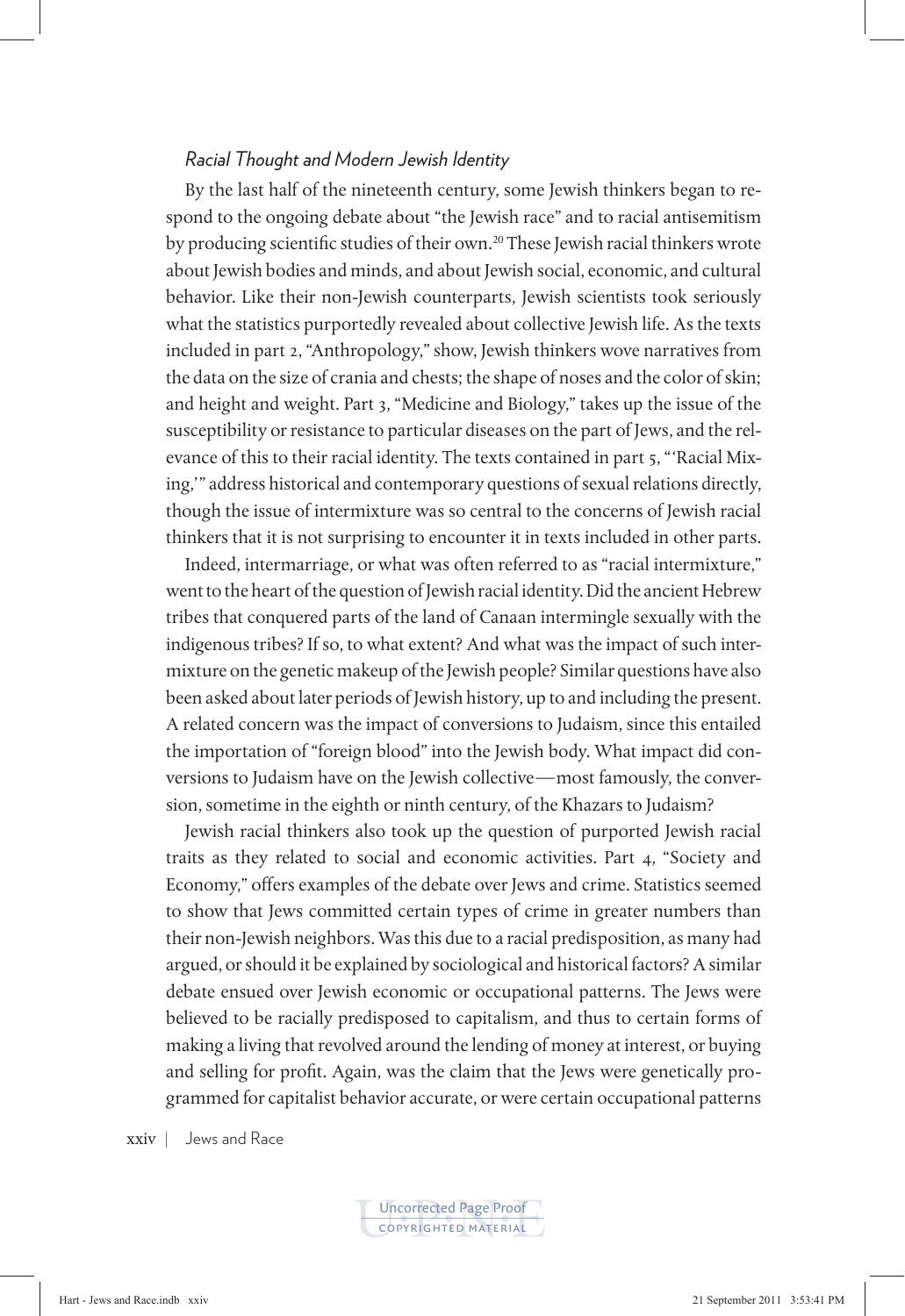better explained by the history of the Jews in Europe and their relation to church and state?

From the myriad pieces of evidence produced about the Jewish body and mind, Jewish scholars sought to answer not only historical questions, but also larger questions about Jewish identity and difference, about the effects of modernity on the Jewish body and Jewish consciousness, and about the future of the Jewish collective.

Thus, by 1906, Arthur Ruppin, one of the most prominent and important Jewish social scientists writing in the first three decades of the twentieth century, could assert: "Almost all inquiries into the social, intellectual, and physical differences between Jews and Christians address the question of whether these differences have their root in the particular racial makeup or in the unique economic and political conditions of the Jews over the past two thousand years. One might, in fact, designate this question [the racial question] as the fundamental problem or issue of research about the Jews."21 This does not mean that all Jewish researchers and writers on the subject agreed on the fundamentals, let alone on the implications of racial theory for interpretations of Jewish history and contemporary Jewish life. At a time when the principles of heredity, of the transmission of traits over generations, and of course, of the relationship between nature and nurture, or biology and environment, were highly contested, Jews, too, could differ in their basic assumptions and approaches. We do, in fact, find examples of a biological or racial determinism within Jewish social scientific literature. This was the assertion that Jews possessed particular traits, and that such traits were better understood or explained as a product of race or biology than by culture or environment. Not surprisingly, perhaps, we usually see this when the author is discussing a purported positive or superior trait of the Jews: superior intelligence, talent, ability; the disinclination to alcoholism or physical violence; or immunity from particular diseases.

It was easier, of course, to subscribe to some sort of biological determinism, to a view of Jewish history based on heredity, when you were focusing on the purported positive or superior qualities of your people, and there is evidence of this scattered throughout the documents collected here. However, Jewish thinkers were confronted with a large body of scientific literature that had claimed to demonstrate objectively that the Jewish body and mind were diseased and degenerate. And it was this negative imagery that mattered more, since it undergirded a long-standing ambivalence on the part of many non-Jews toward Jewish emancipation and assimilation, a hostility to the presence of Jews that found

Jews and Race | xxv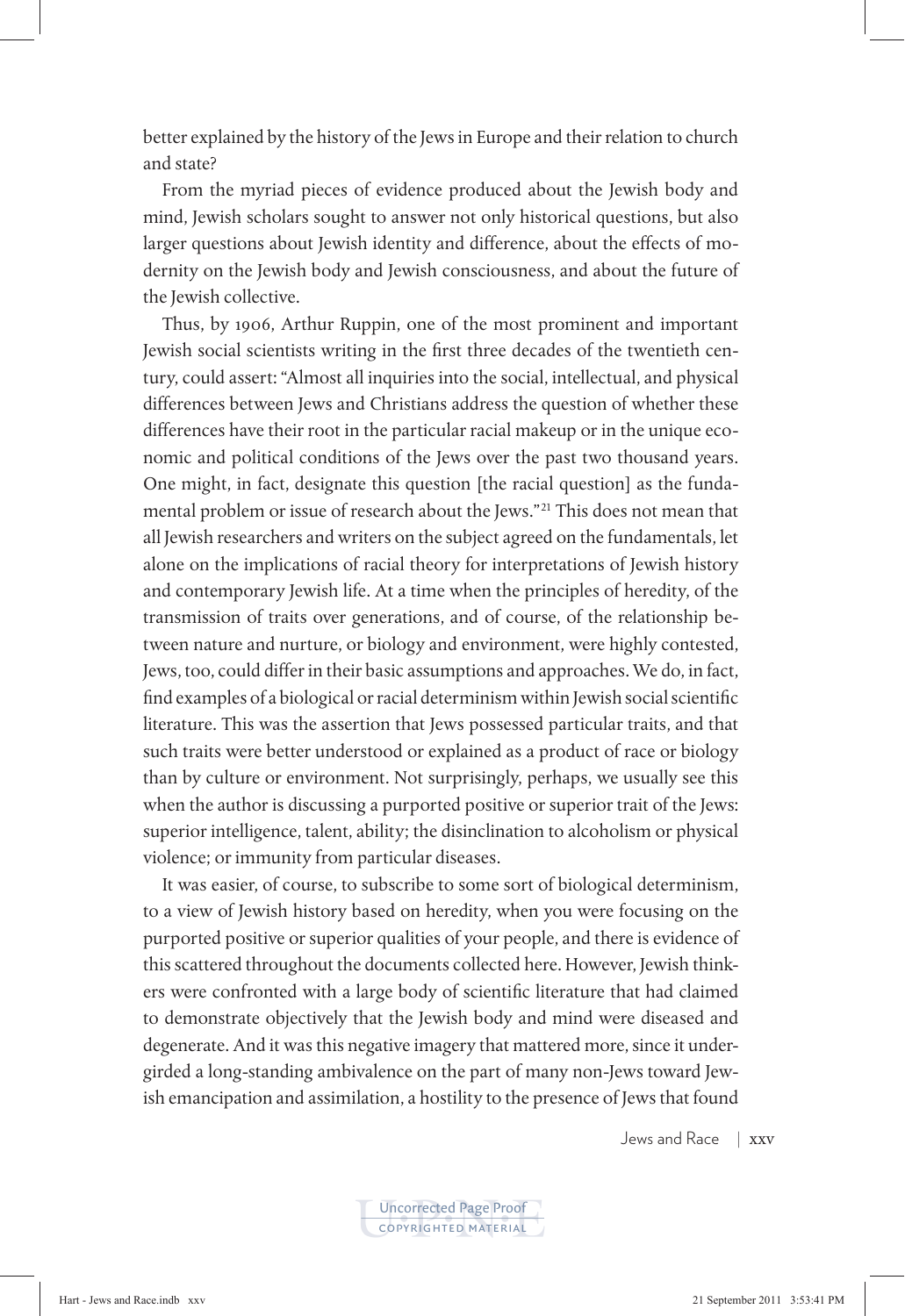its way at certain times into the platforms of political parties and contributed to the continuing restrictions on the full participation of Jews in the workings of the state.

Thus, the discussion and debate over the Jews as a race was one element of a much broader debate about the identity of the Jews more generally, and the configuration of the modern nation-state, society, and culture. From the beginning of the debate over the place of the Jews in the modern nation, in the eighteenth century, those thinkers and public figures involved in it had to address a number of interrelated questions: What is a nation? What components or factors determine national belonging and identity? What are the Jews? What ultimately defines and determines their distinct identity and difference? Can they become full subjects or citizens of the nation-state, or is their difference from the majority so profound or essential as to make full membership impossible?

Matters of racial, religious, and national identity, and the interconnections between these, were fundamental to debates over Jewry. There was no one unequivocal answer to the questions raised above, either from Jewish or non-Jewish quarters. Indeed, each country in which Jews lived responded to the question of Jewish identity and difference in its own way, bringing to bear its own developing national traditions. At the same time, even within particular countries the approach to the Jewish minority was hardly homogeneous. A wide range of opinions could be found on the issue of the Jews as a race and nation, and whether or not Jewish integration and full equality were possible or desirable.

As Jews identified with their community or people, Jewish writers about race felt compelled to respond to those who employed racial ideas to construct an image of the diseased and dangerous Jew, and then used this negative image to make a case for reversing Jewish emancipation and assimilation. Jewish racial scientists assumed what the historian John Efron has called the role of "defenders of the race."22 At the same time, they were critics, and their critique of "the Jews" was often severe. As scientists and scholars, or rabbis and public figures participating in a scientific debate, they accepted the data presented by science on the modern Jewish condition, including the data that showed Jews in a less than favorable light. Thus, in much of the Jewish racial writing, the Jews are represented as unhealthy, as a race or nation in decline.

At times, then, the images put forth by Jewish writers can seem surprisingly close to those used by antisemites at the time. However, while many or even most antisemitic writers embraced some version of an immutable or "eternal" Jewish

xxvi | Jews and Race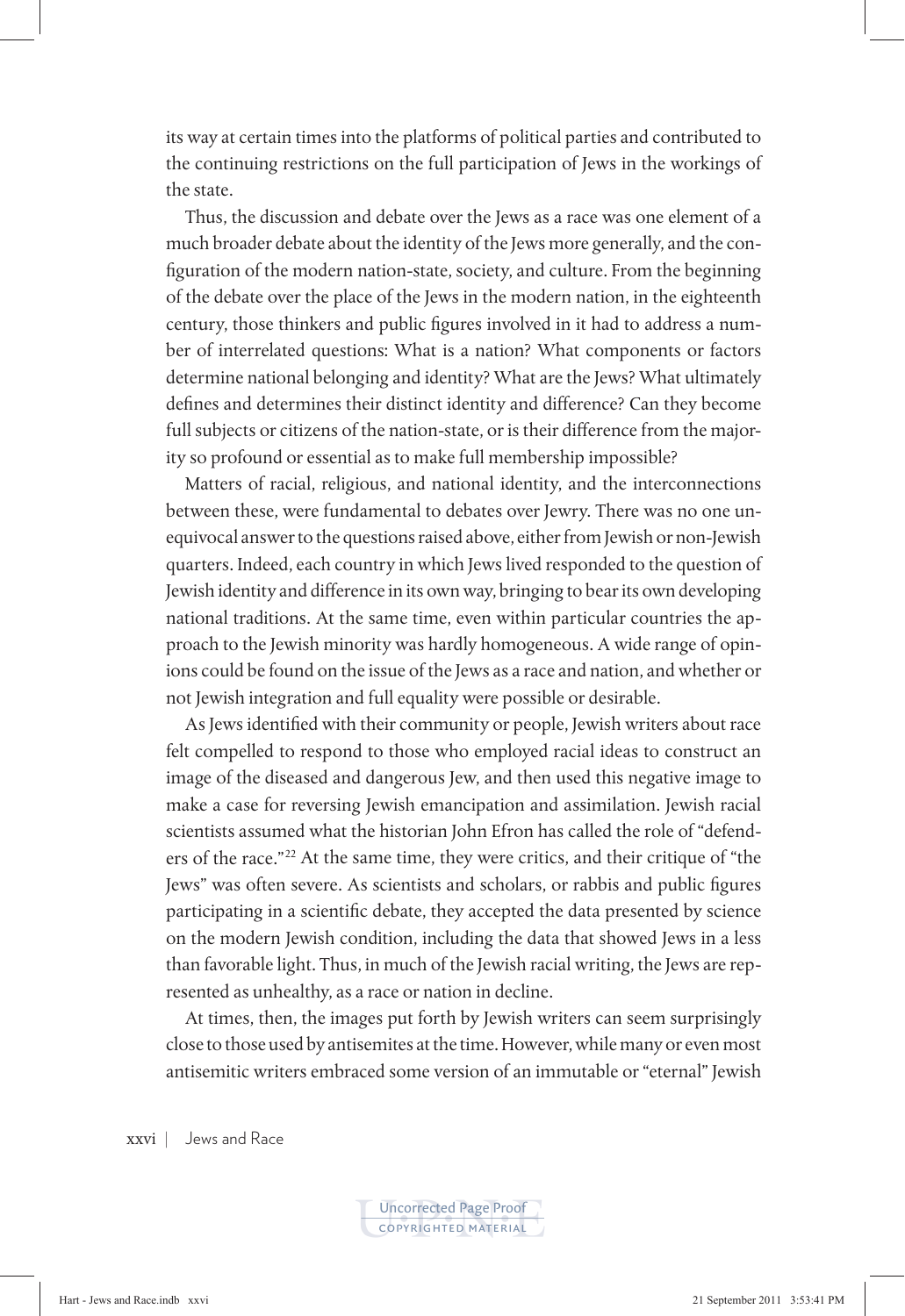racial identity, Jewish thinkers could not accept the idea that the explanation for the damaged condition of Jewry resided in the nature of Jewry itself. They embraced an environmental and historical explanation for so-called racial traits. The vast majority of Jewish social thinkers in the decades before the 1930s did not reject biological determinism because it was scientifically wrong, or because it was politically incorrect or dangerous—that is, because it was frequently, though not always, aligned with right-wing, often antisemitic political movements. Rather, they rejected it because it could not serve their own particular political and social purposes.

Unlike a strict or strong hereditarian explanation for collective traits, the environmentalist tradition within the social and biological sciences opened up the possibility of progressive, meliorative change at the collective level. Theories of degeneration, it should be noted, also relied on a strong environmental framework; progress and decline were two sides of the same racialist coin, and Jewish thinkers employed both related ideas in their work.23 An environmental determinism allowed Jewish thinkers to admit the contemporary deficiencies of the Jews while simultaneously holding open the possibility of improvement in the future. And it cast the Jewish racial thinker in the role of expert, indispensable in this historical process of Jewish improvement. Jewish scientists would fill the roles of apologist and reformer, defending their own people from attacks by antisemites while offering suggestions for positive transformation based on their expert knowledge and the insights of science.

In other words, with regard to questions of race, Jews could accept the notion of a Jewish racial identity, rooted in common origins and even typical physical and mental characteristics—though they clearly recognized that Jews were not always identical in appearance. And they could accept the statistical and anecdotal evidence that demonstrated that contemporary Jewry had suffered a decline, that much of Jewry was "degenerate." But what most Jewish social thinkers could not accept was a causal explanation for the Jewish condition rooted in a fixed, immutable racial or biological essence or identity. They could not accept the view that the Jews were degenerate *because they were Jews*. That, of course, would have made improvement impossible. It would have made social and racial scientific research into the Jewish condition nothing more than a quaint, antiquarian pastime, and it would have marked the social and political programs of reform—those of liberal integrationists or of Zionists—as futile and utopian.

Jews and Race | xxvii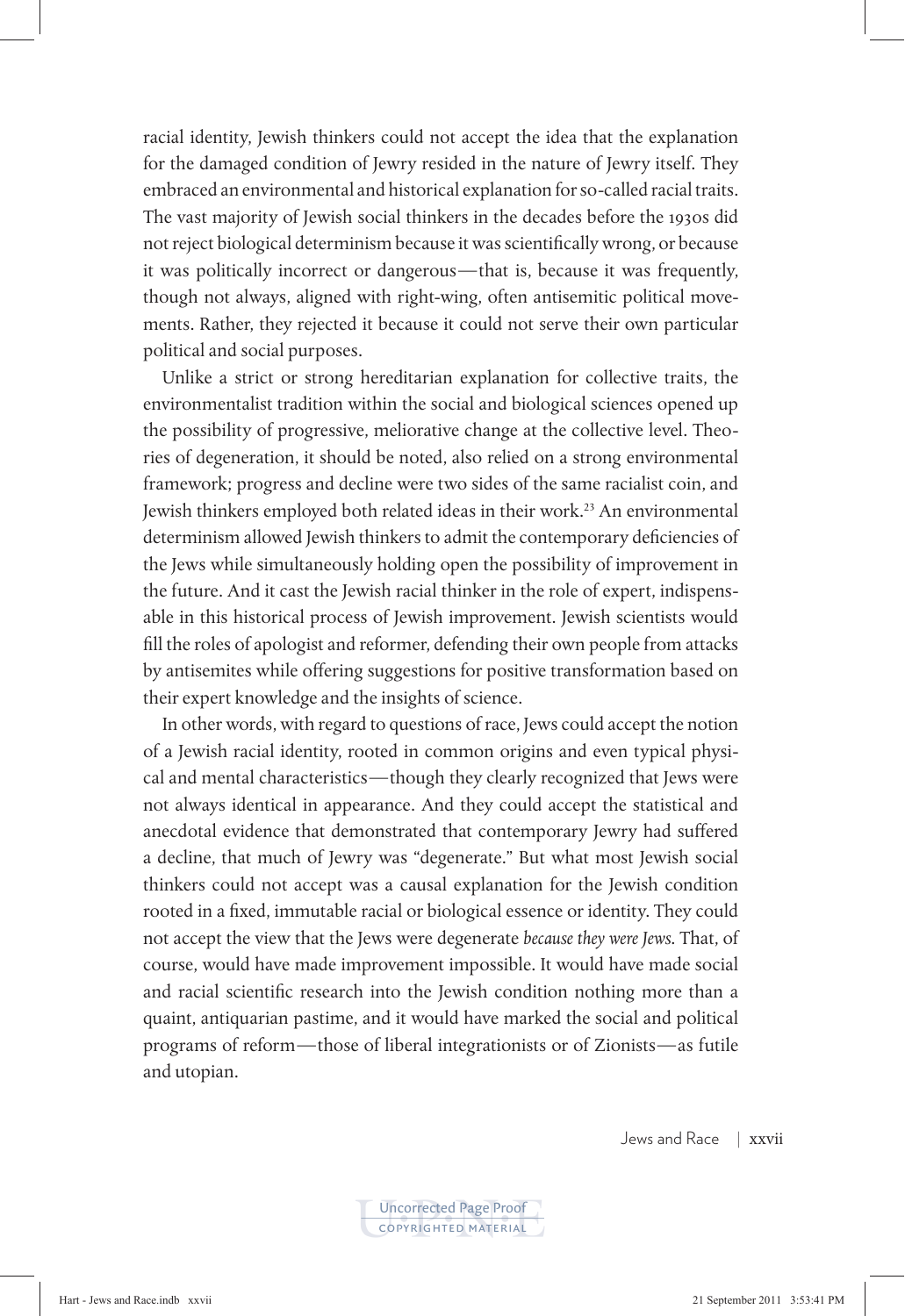#### *Race and Jewish Politics*

Racial texts were almost by definition politically charged, if not politically motivated. As we have seen, Jewish thinkers engaged with race partly in order to respond to a racialized antisemitism. Yet this was only one of the political or ideological uses to which racial thought could be put. Racial thought also played a role in intra-Jewish politics, most notably in the arguments between Zionists and so-called assimilationists.

The idea that the Jews constituted a race seemed especially attractive to Zionists. Embracing this notion allowed Zionists to redefine the Jews as more than just a collective held together by a common religious faith; they were a people, a Volk,<sup>24</sup> in the anthropological sense. If the Jews were a race, that meant that their identity hinged not solely on the subjective willingness of individuals to remain tied to the group but on objective, material realities, on bones and blood.

However, racial ideas offered Zionists more than just a way to demonstrate Jewish identity and unity. It also helped them clarify the urgency of the nationalist cause. The Jews were an ethnic group, a nation, a race essentially different from other nations with whom they had been asked, or forced, to integrate or assimilate. Yet Jewish identity, continuity, and survival were seen as under attack. The source of the threat was not, however, the traditional enemies of the Jews, the antisemites. The gravest danger now, in Europe and the United States, was not animosity but benevolence; not the distance and isolation that came with religious or racial antipathy, but the social and sexual mixing that came with the breakdown of barriers. Jewish elites were now not only being forced to confront the age-old problem of hatred of Jews—though this remained a palpable threat—but the recent, and for some far more difficult, challenges of freedom, acceptance, and material well-being or affluence.

The answer to this challenge or problem of assimilation, at least for the Zionists, was the re-isolation of Jews socially and culturally, in their own land, within their own commonwealth or state. This, Zionists insisted, would guarantee the continuity and survival of the Jewish people, while at the same time allowing the Jewish Volk to take its rightful place in the community of nations as a fully independent people. Zionism, in fact, was proposed as the only viable solution to the threat to Jewish collective survival. And race was seen as a necessary component of this national revival. Not all Zionist thinkers embraced such racialist notions, as the selection in this volume by Robert Weltsch testifies. Nonetheless, racial ideas and images proved quite attractive to many Jewish nationalists, offering

xxviii | Jews and Race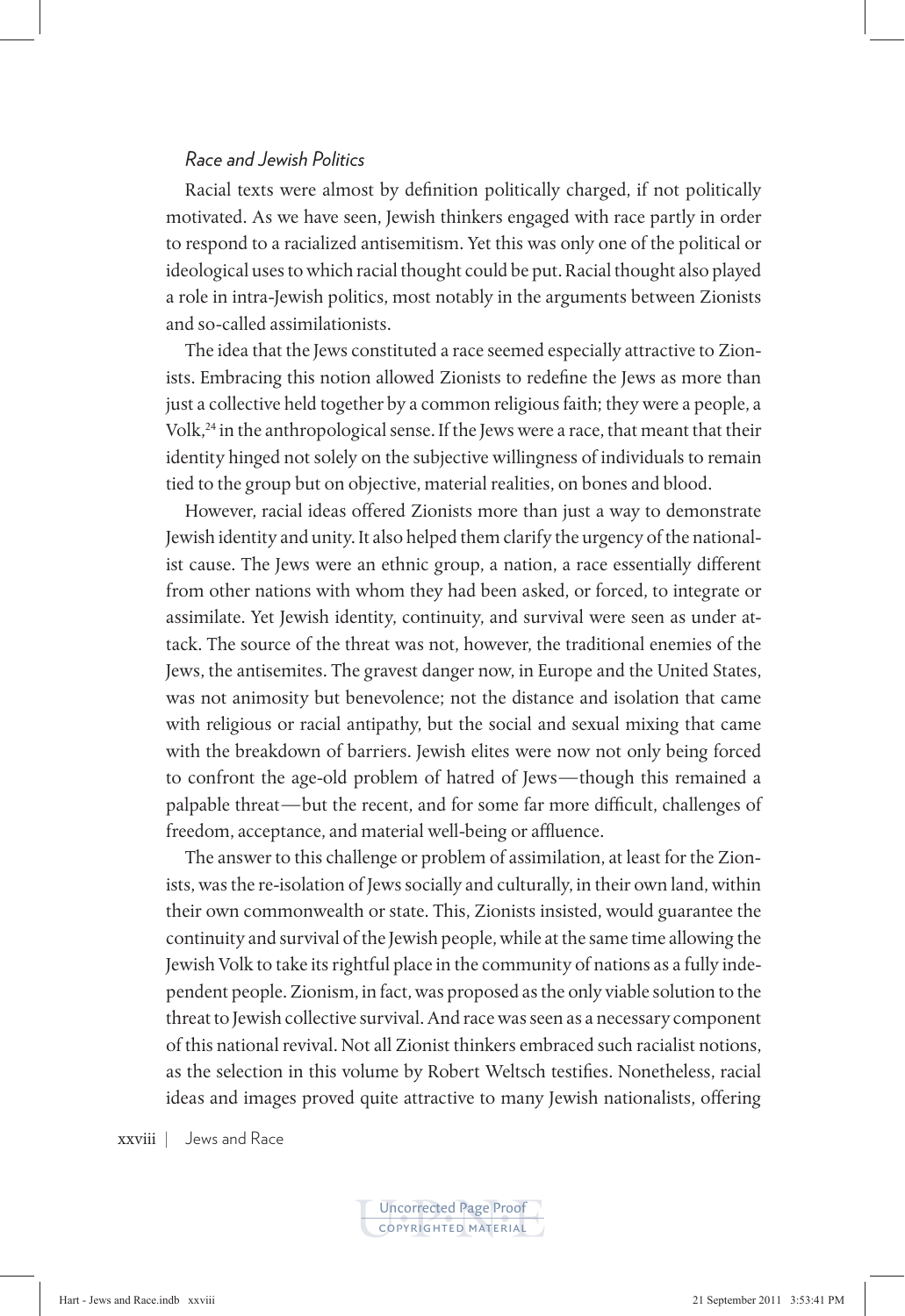them a language with which to define Jewishness as an objective fact, a matter of biology and history as well as subjective will. Moreover, the fact that racial thinking was closely aligned with science, that it drew much of its content—as well as whatever claim it had to mainstream legitimacy—from the natural and social sciences, was also attractive to Zionism, a movement that portrayed itself as scientific. $25$ 

In defining the Jews as a nation with its own particular—even unique physical and mental attributes, Jewish nationalists believed they had refuted the older emancipationist assertion that Jewish identity and difference consisted almost entirely of religious adherence and sensibility. The Jews, in this view, were a *Glaubensgemeinschaft*, a community defined by a shared faith; religious faith was, in the end, the only thing that separated Jews from non-Jews. This notion had been central to the emancipatory and integratory project that Jews had made their own since the late eighteenth century. The modern nation-state, rooted in the commitment to breaking down the older forms of corporate identity and communal structure, demanded that Jews become citizens, that they fully embrace their identities as members of the nation-state and society—in other words, Germany, France, Italy, and so on. This demand left little room for a concomitant attachment to an ancient homeland and a dream of resurgent Jewish sovereignty. Thus, Jews set about becoming citizens. This did not occur overnight, nor did it happen in a uniform or homogeneous manner. As Todd Endelman, a historian of British Jewry, and others have shown, different national Jewish communities integrated in different ways.<sup>26</sup> Yet in each case, it did entail some emendation of the traditional Jewish belief that living outside of the Land of Israel constituted exile; that Jewish life in the Diaspora was a temporary and deficient condition, a product of either divine punishment or political defeat; and that at some future time a messiah would appear to lead the Jews back to the Land of Israel and return them to an independent nation-state. Why, many non-Jewish commentators wondered, would the Jews continue to believe in their own exile and pray to be returned to the Land of Israel if, as they insist, they love their new motherland or fatherland as much as they claim? Does insisting on a continued Jewish national identity not fly in the face of their identities as citizens? The argument that the only thing that differentiated Jews from their fellow citizens was religion—that in all other ways, Jews were as French or German or English as any other citizen—solved the problem of national identity. Or so the majority of Jews believed.

Regardless of the subjective belief of the Jews that they were, despite religious

Jews and Race | xxix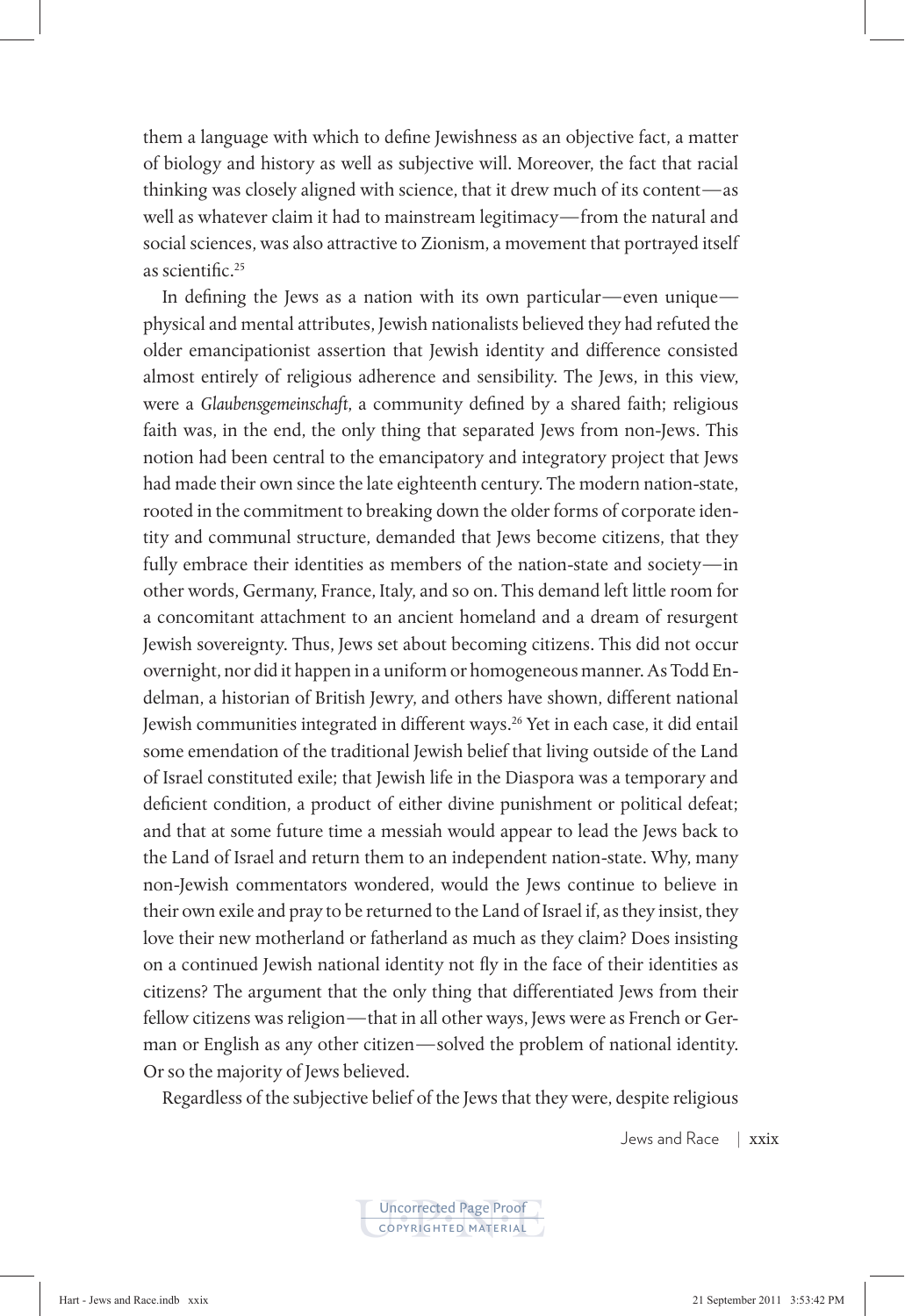differences, just as German or French as their Christian neighbors, many of their non-Jewish compatriots disputed this. The civic or legal emancipation of the Jews in Europe that began in France in 1789 and continued into the late nineteenth century did not do away with the challenge of Jewish integration; rather, it produced the conditions for this challenge. And for those opposed to Jewish equality, race became a critical tool in the anti-egalitarian arsenal. Racialism offered purportedly objective markers of collective identity and difference that would counter the subjective self-understanding of "inferior" groups and their advocates. Racial antisemitism, like racism in general, posited that difference lay in the blood, the body and mind, the physiological and nervous systems. You can change your religion, but you cannot change your ancestry, your blood, what today we would call your genetic makeup. Thus, race was a particularly useful weapon for those who insisted that the Jews remained, and ought to remain, separate and inferior despite all their efforts to assimilate, and despite all the rhetoric of equality.

At some level, Jewish nationalists accepted the argument that the differences between Jews and their non-Jewish neighbors were so vast, and anti-Jewish sentiment so deep, that the dream of Jewish integration and equality was a chimera (though, as we shall see, Jewish nationalists firmly rejected the antisemitic belief that the Jews were racially inferior). Other Jewish social thinkers, committed to Jewish integration into the larger, non-Jewish society and culture, obviously disagreed with the nationalist, particularly Zionist, analyses. Yet this in no way meant that non-Zionists were not also involved in researching and analyzing Jews along racial lines.

A Jewish racial identity could and did serve a liberal or integrationist agenda just as well as a nationalist one. The Anglo-Jewish scholar Joseph Jacobs, for instance, insisted that the Jews were a pure race, and he believed that this purity helped guarantee the Jews' nobility and thus their qualification for full participation in English society. (In this belief, Jacobs was echoing to some extent an argument made in the middle of the seventeenth century by the Amsterdam rabbi Menasseh ben Israel. In writing to Oliver Cromwell, urging him to readmit the Jews into England, Menasseh lists "the nobleness and purity of their blood" as one of the three attributes that recommend the Jews as trustworthy and productive inhabitants of a country.27)

Others, such as Isidore Loeb in France and Maurice Fishberg in the United States, repudiated the idea of a pure Jewish race, arguing instead that the Jews were the product of a two-millennia-long process of intermixture with the various populations in whose midst they lived. Loeb insisted that all groups

xxx | Jews and Race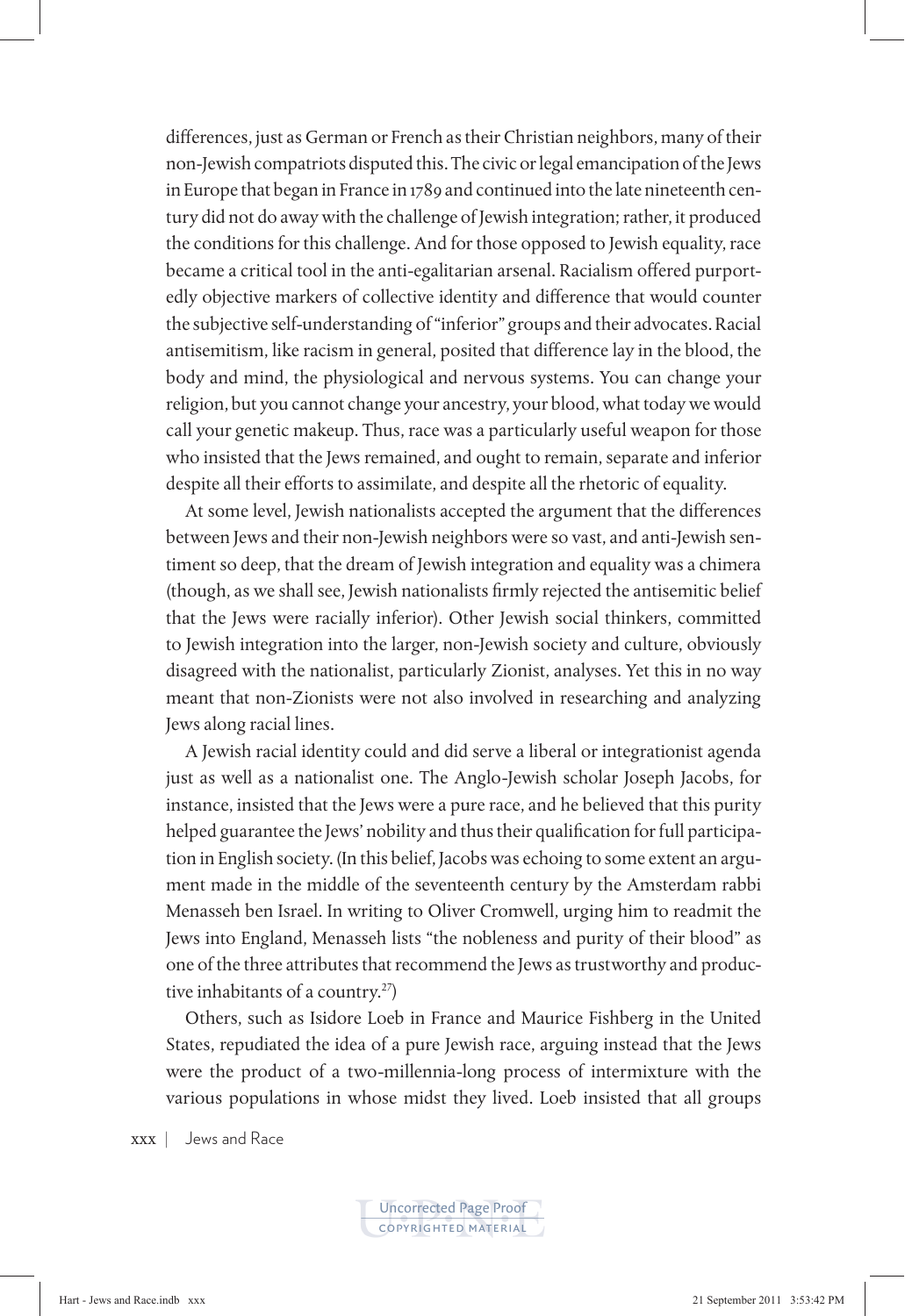or nations were the product of racial mixing that reached back to prehistory. The idea and ideal of racial purity were pernicious errors. National and cultural superiority came not from purity but from diversity, from the amalgamation of as many different races as possible. Accordingly, the argument that the Jews could not and should not fully integrate into Europe because they constituted a distinct race was baseless: "There is not a single people in Europe whose race is absolutely pure. The racial objection [to equal rights] pitted against the Jews is thus without merit and self-defeating."28 Loeb did not reject the reality of distinct races in general, or the idea that Jewish identity was in part racial. He spoke of "Jewish blood" and "Aryan blood" as if they actually existed. Rather, he rejected the argument that the Jews were a pure race, and that their racial identity prohibited them from becoming full-fledged Frenchmen, Germans, and so forth.

Nor did Maurice Fishberg altogether reject the idea that the Jews constituted a race; rather, he too insisted on the fluidity of this identity. For Fishberg, whose work came to be seen as representative of the integrationist position, the Jews' strength and health as a race or people resided in their ability to assimilate, to adapt and thrive in new and different environments. In Darwinian terms (which Fishberg, like many other Jewish thinkers, readily employed), the Jews were a model of adaptation and survival. Assimilation, therefore, was not a danger, but a necessity and a virtue.

Thus, as important as the defensive or apologetic impulse was for Jewish thinkers engaged with questions of race, it alone cannot explain the lure that racial ideas held for many Jews. Intra-Jewish politics, especially the ideological struggles over the most pressing questions of modern Jewish collective life, also played a substantial role in making racial ideas attractive. Although some political or ideological impulse can be identified in almost all of the texts included here, those contained in the final part of this book, "Politics," were chosen for their explicitly political engagement. These offer a glimpse of the role that race played in contemporary debates between Jewish thinkers and antisemitic racialists or nativist opponents of immigration, between advocates of Jewish integration and nationalists committed to Zionism, and, in some cases, between individuals or factions within the same political movement.

#### *Race and Cultural Worth*

There are a number of things, therefore, that help explain the attraction of racial ideas for many Jews. Yet, as noted repeatedly, Jewish racial thinking in the period between 1880 and 1940 cannot be understood without reference to

Jews and Race | xxxi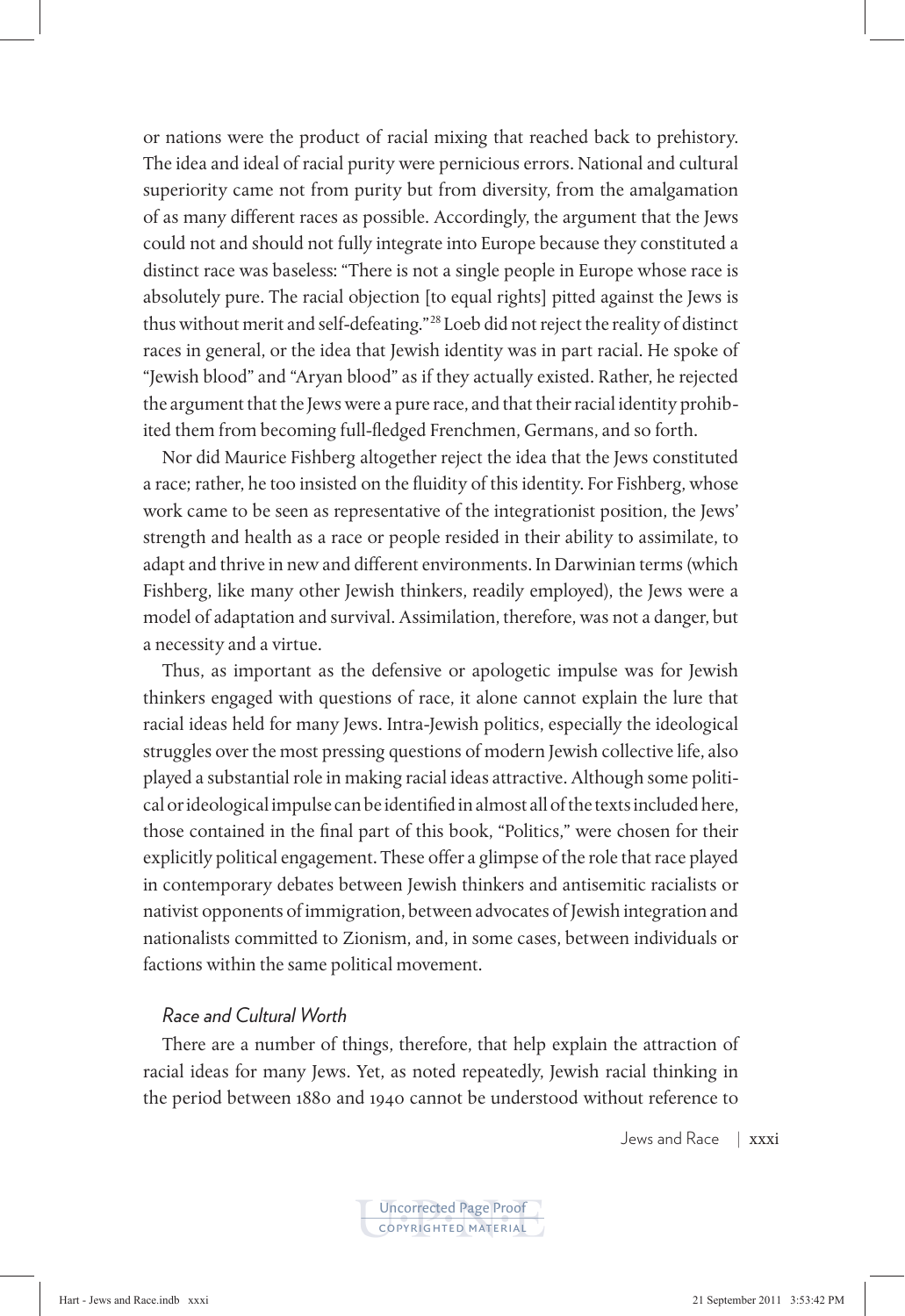antisemitism. Jewish thinkers considered racial language and imagery to be a powerful weapon that Jews possessed in the struggle against antisemitism. Thus, Jewish racial thinking was born of both self-defense and self-criticism—of the intellectual and political engagement and struggle of Jews with the wider world and of ideological battles waged among Jews themselves.

Racial antisemites posited a natural, innate difference and hostility between Jews (or Semites) and so-called Aryans. Moreover, they insisted on the natural superiority of Aryans. Central to the argument was the insistence on a connection between race and culture, and the idea that only Aryans—particularly Teutonic or Germanic Aryans—were capable of producing genuine culture. Jews, these antisemites asserted, could mimic culture and could buy and sell cultural products, but they could not produce it in any meaningful way. They lacked the capacity for "genius" in the arts, as the nineteenth-century composer Richard Wagner put it in his famous essay on Jews and music.<sup>29</sup> In fact, according to one strain of this argument, anything of worth or value in the history of civilization could only have been brought forth by Aryans. Civilization, then, became synonymous with one particular race.

What followed from this was that other races—particularly the Jews, at least in Europe—represented the antithesis of all that was civilized and cultured. The antisemitic argument about racial nature and culture had a comforting circularity about it: As naturally inferior, Jews by definition could not have participated in the development of civilization; that they have contributed nothing to civilization demonstrates their natural inferiority. This all went to prove, in the minds of antisemites, that the granting to Jews of their civic rights and efforts to integrate them into European society in the name of equality were dangerously naive and misplaced.

Of course, Jewish racial thinkers, like Jews in general, could not accept this notion of a natural Jewish inferiority and inequality. They might argue among themselves about the desirability of assimilation and the feasibility of the Zionist enterprise, but they agreed that the Jews, as a historical people or Volk, were equal, if not superior, to all other civilized nations—especially Anglo-Saxons and Aryans. Jewish thinkers, whether Zionist or integrationist, took it on themselves to refute the widespread and popular notion of Aryan superiority.

Indeed, a driving force behind the production of Jewish racial texts was the need that many Jews felt to address the question of the value or worth of the Jewish people. Again, these Jewish racial thinkers did not challenge the legitimacy of the intellectual enterprise itself; in this case, they did not dispute the category

xxxii | Jews and Race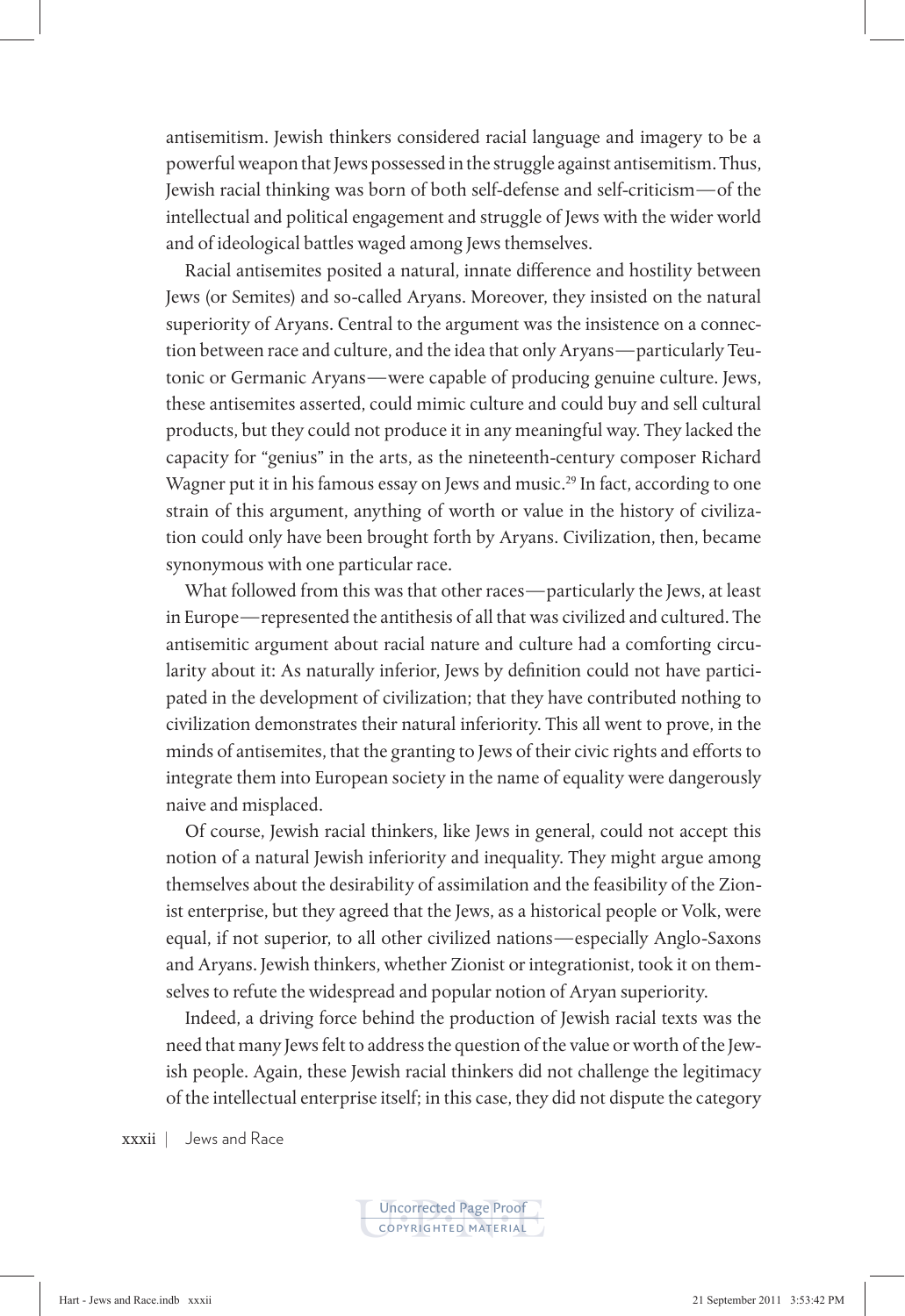of racial worth. Rather, they sought to overturn the judgment that the Jews were an unworthy or inferior race. The terms of the debate over national character and national survival and worth had been set by non-Jewish thinkers and can be traced back in large measure to the German philosopher Johann Gottfried Herder—though Herder, it should be made clear, was not a racial thinker, at least not in the nineteenth-century mode. Herder certainly evinced a highly ambivalent attitude toward the Jews. Yet he did articulate in the eighteenth century a philosophy of culture and of national or Volk identity that rested on an appreciation of what was unique about different groups, the Jews included. He advanced an alternative to the Enlightenment universalism that had left little room for protracted or permanent difference. Herder embraced difference at the collective level and understood difference or particularism as a necessary component of the universal. He put forth the idea that the Hebrews had indeed contributed something unique and valuable to the world.

For Jewish thinkers engaged with this question of national or racial worth, the notion that the ancient Hebrews, together with modern Jews, had something unique to offer the world, and that this justified their continued survival as a distinct Volk, held enormous power and appeal. It was a position that Jewish thinkers accepted a priori but also felt compelled to demonstrate scientifically.

As a number of the selections in the final part show, one important element of Jewish racial thought came to be the articulation of the Jews' uniqueness, their distinct collective identity, and the specific contributions to civilization that flowed from this. This was supposed to provided evidence of the Jews' racial and cultural worth, point to the likelihood of their future contributions, and thus justify their continued existence as a collective with a distinct identity.

#### *Jews and Race into the Present*

Jewish racial thinking was hardly universal: many Jews were undoubtedly ignorant of it, and many actively repudiated it. Nonetheless, it was a far more widespread phenomenon than most general histories of either modern Jewish or racial thought acknowledge. And it was normative, accepted by Jews as well as non-Jews as a valid means by which to discuss Jewish identity and difference, and their political and social implications.

Still, it must be admitted that the idea of Jews being involved in racial thinking produces an initial disorientation, a sense of incompatibility of categories. Jews were victims of racial ideas and racist actions; modern antisemitism is constructed out of racialist principles about the Jews' immutable body and

Jews and Race | xxxiii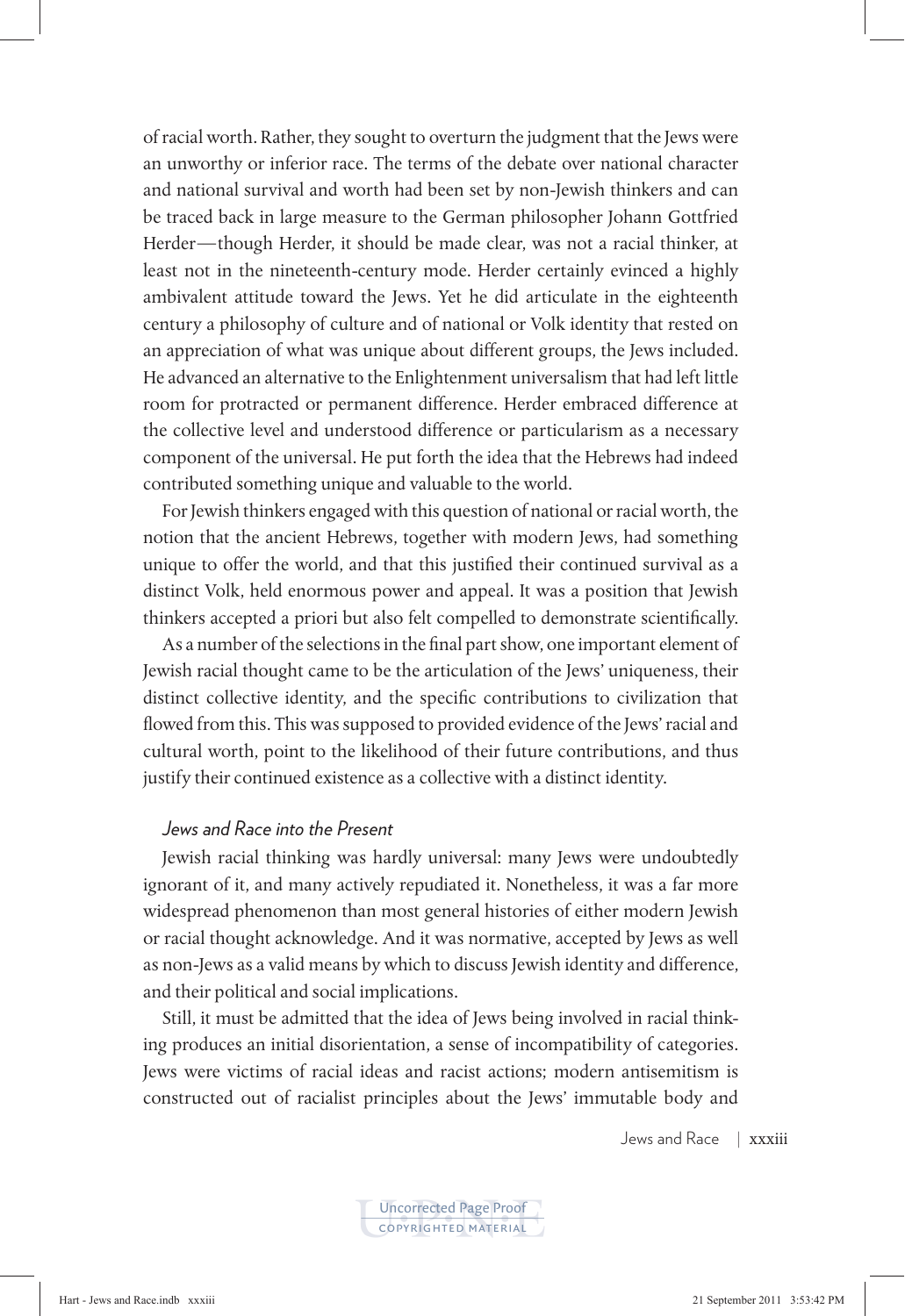spirit. Ultimately, of course, it is the Holocaust that gives Jewish racial thinking, especially when it emerges in Europe, its strange—even paradoxical—quality. We have a sense of almost inherent contradiction, of an inversion that somehow doesn't quite make sense. How could Jews, who at least in Europe were the ultimate victims of racial discourse and practice, also have been believers in and practitioners of this way of looking at the world? And yet they were.

If we are going to arrive at an adequate understanding of Jewish racial thinking, we need to bracket the Holocaust—set it aside, or move behind or before it. All of the documents contained in this volume were produced before the Holocaust, and most before the Nazis' rise to power. They need to be read and interpreted with this fact constantly in mind.

We might imagine that the central role played by racial antisemitism in the ideology of Nazism and in the Holocaust would have placed any notion of a Jewish race entirely out of bounds in the post-Holocaust world. And this does seem to have been the case for about half a century. Invoking the Jewish race so soon after the revelations of the death camps to talk about Jewish identity could only invoke the enormous crimes committed in the name of racial difference. Even the scholarly efforts represented in this volume, in which Jews engaged seriously with arguments about the Jewish race, have seemed to be too incongruous and problematic, and thus for the most part have been ignored.<sup>30</sup>

Yet, as scholars such as Susan Glenn and David Biale have argued, it would be a mistake to imagine that "blood narratives have lost their relevance to discussions of modern Jewish identity." Some remnant of racial thinking appears to have survived among many Jews. Even though such thinking may have been submerged or made invisible for fifty years, many Jews still "think with blood" about Jewish belonging. What Glenn calls "blood logic" still seems to be at work: "Throughout all of the de-racializing stages of twentieth-century social thought, Jews have continued to invoke blood logic as a way of defining and maintaining group identity."31

The matter of Jews and race is, therefore, of contemporary as well as historical significance, certainly for Jews. We began with A. B. Yehoshua's assertion that the Jews are not a race and that they never considered themselves as such. As even a denial of this sort indicates, the relationship of Jews to race continues to play some role in Jewish self-perceptions. In Yehoshua's case, it is the negation of such a connection that is desirable. This is understandable, given the injustices and horrors committed against Jews in the name of race. However, as others have demonstrated, the notion of a Jewish race nevertheless continues to appeal

xxxiv | Jews and Race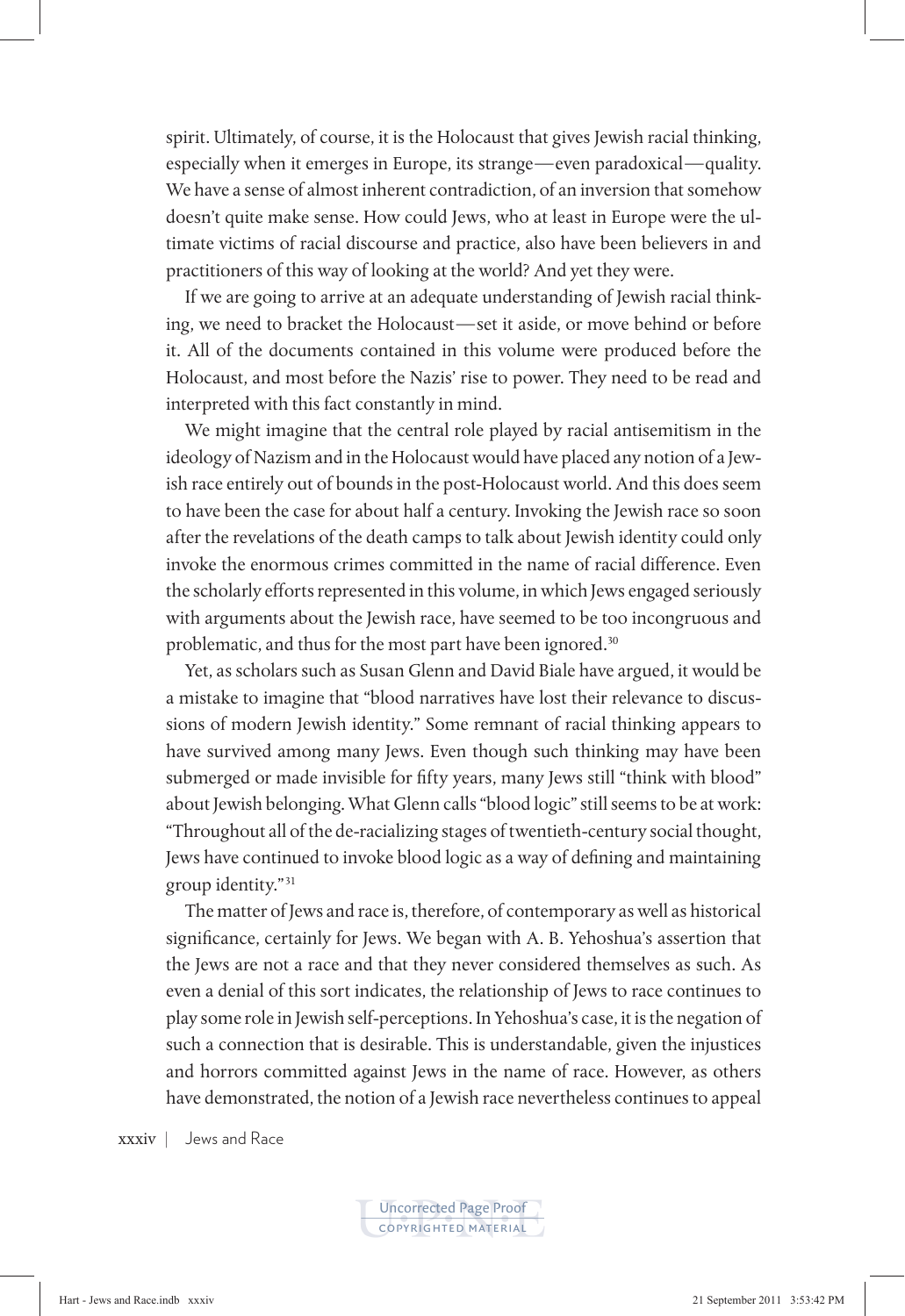to many Jews today; interestingly, it is no longer an idea that demands to be immediately dismissed or denounced.

The question "What are the Jews?"—a religion, a nation, an ethnic group, a race, or some combination of all these and more—continues to preoccupy many people, Jews and non-Jews alike. And biological and genetic arguments possess a power for many Jews as they seek to explain to themselves and others just what it is that constitutes Jewishness. This genetic understanding of identity has been validated or reinforced for many by the numerous studies that appear to demonstrate a connection between specific genetic communities or subcommunities, such as Ashkenazic Jewish women, and certain diseases such as breast cancer, or the studies that purport to show a genetic link between the ancient Jewish priestly class, *Kohanim*, and Jews living today who claim priestly descent (a notion already present in the essay by Redcliffe N. Salaman reproduced in this volume). In this sense, "race" is a significant component not only of scholarly or academic modern Jewish thought, but also of popular or everyday Jewish thought. It is one of the building blocks of contemporary Jewish identity construction, even if there are many who would dispute the applicability of biological or racial categories to Jews. To be sure, given the enormous developments in genetic and biological knowledge over the past eighty years, the information and analyses contained in the primary sources presented here can offer little to those who believe in and seek illumination about the genetic identity of Jews in the present. What these documents offer, instead, is evidence of a time when the shapes of skulls and noses and the colors of eyes and hair; questions of racial purity and mixture; and hereditary predispositions to certain types of social, political, and economic behavior were central to the most pressing questions being asked about the place of Jews in the modern world.

A final, brief remark about the selection of documents. The writings included here represent a small percentage of the material published by Jewish thinkers on race. As such, these texts are intended to be suggestive, not exhaustive chosen to provide an introduction to the major themes and arguments. For the most part, they are rather obscure and not readily available. This is intentional. Most have not been translated into English before. Numerous texts have been omitted (including works of fiction), most because of limitations of space, and some of the better known because they are already available in English. Thus, selections from the works of Moses Hess, Benjamin Disraeli, Franz Rosenzweig,

Jews and Race | xxxv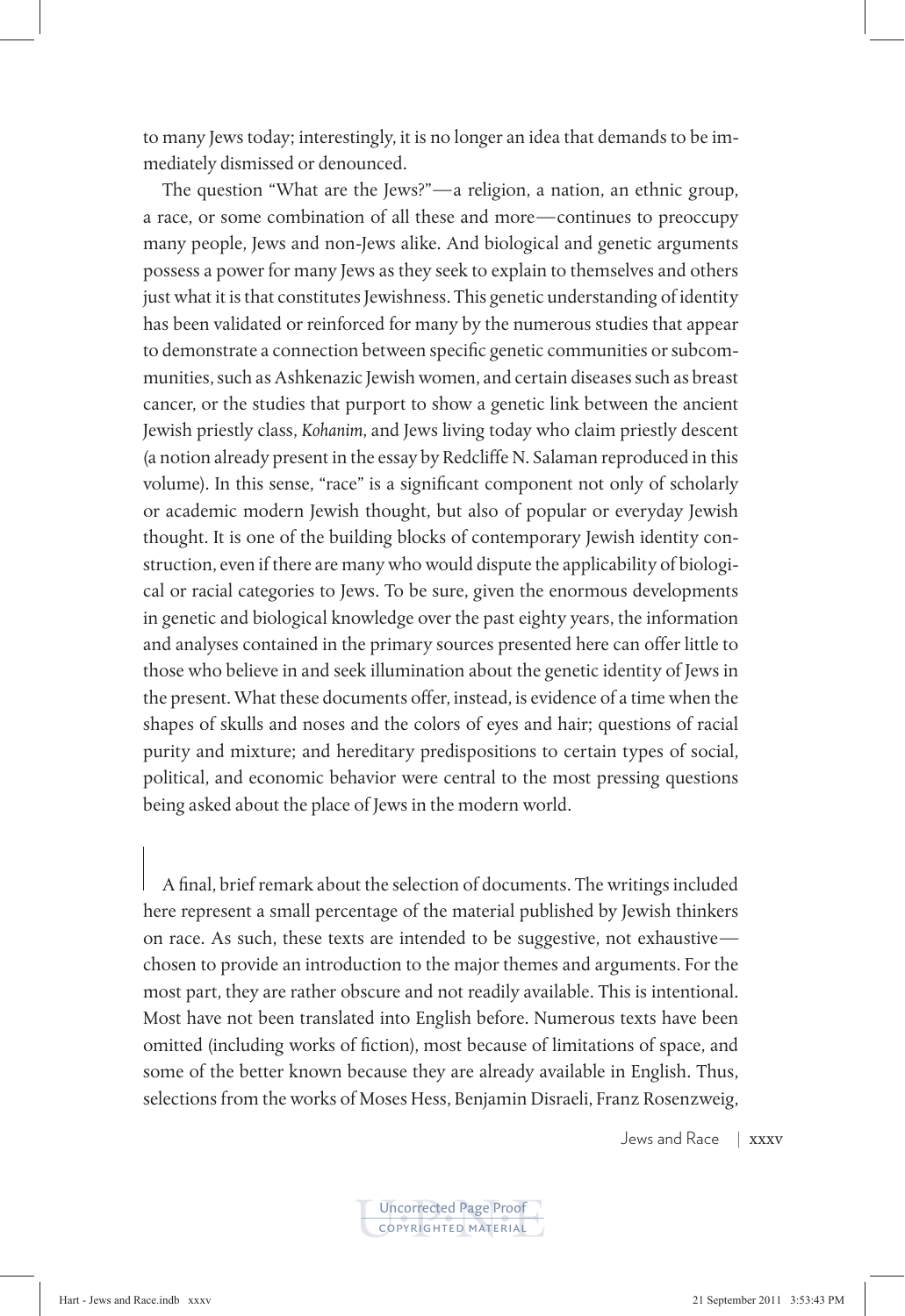and Franz Boas all deserve a prominent place in any discussion of Jews writing on race. Yet these were either originally written in English or have already been translated and are relatively easy to obtain. This is also true of less well-known pieces such as Max Reichler's essay "Jewish Eugenics," which is now available on the Internet (as are the two selections by Joseph Jacobs). Maurice Fishberg is an exception. His *Jews, Race, and Environment* is in print. Yet Fishberg's voice was such an important and influential one that it seemed necessary to include him in this volume.

Almost all the selections were written by individuals (all male) who were publicly identified as Jews. In two cases, I could not determine the background of the writer but included the pieces nonetheless, both because of the interest of the material contained in them and because they appeared in a journal, *Zeitschrift für die Demographie und Statistik der Juden* (The journal of demography and statistics of the Jews), that was explicitly identified as a Jewish journal. In their own way, then, they constitute a specific sort of Jewish thought or knowledge—or at least, they raise yet again the question of the limits or contours of these categories. Finally, in order to distinguish notes in the original from my own, I've placed my notes in square brackets.

Unless otherwise indicated, all translations are by the editor.

#### *Notes*

1. A. B. Yehoshua, "Who Is a Jew?," *Contemplate* 3 (2005–6): 73.

2. Steven Kaplan, "If There Are No Races, How Can the Jews Be a 'Race'?," *Journal of Modern Jewish Studies* 2, no. 1 (2003): 79–96. On the argument that there are no biological races, see also James C. King, *The Biology of Race* (Berkeley: University of California Press, 1981); Alain F. Corcos, *The Myth of the Jewish Race: A Biologist's Point of View* (Bethlehem, Pa.: Lehigh University Press, 2005); Colin Kidd, *The Forging of Races: Race and Scripture in the Protestant Atlantic World, 1600–2000* (Cambridge: Cambridge University Press, 2006), 1–18.

3. Ian Hacking, "Genetics, Biosocial Groups, and the Future of Identity," *Daedalus* 135, no. 4 (2006): 86. For a recent example of a "genetic history" of the Jews, see David B. Goldstein, *Jacob's Legacy: A Genetic View of Jewish History* (New Haven: Yale University Press, 2008).

4. See Nadia Abu El-Haj, "The Genetic Reinscription of Race," *Annual Review of Anthropology* 36 (2007):283–300.

5. It is important to note that the sources collected here are limited to the nineteenth and twentieth centuries and largely, though not entirely, to Central and Western Europe, the United Kingdom, and the United States. (The selections by Elkind and Weissenberg, though translated from the German, were written by Jewish social scientists living and working in Eastern Europe.) Jews, however, were deeply engaged with questions of race and identity in earlier centuries, and in many different parts of the world during the early modern and mod-

xxxvi | Jews and Race

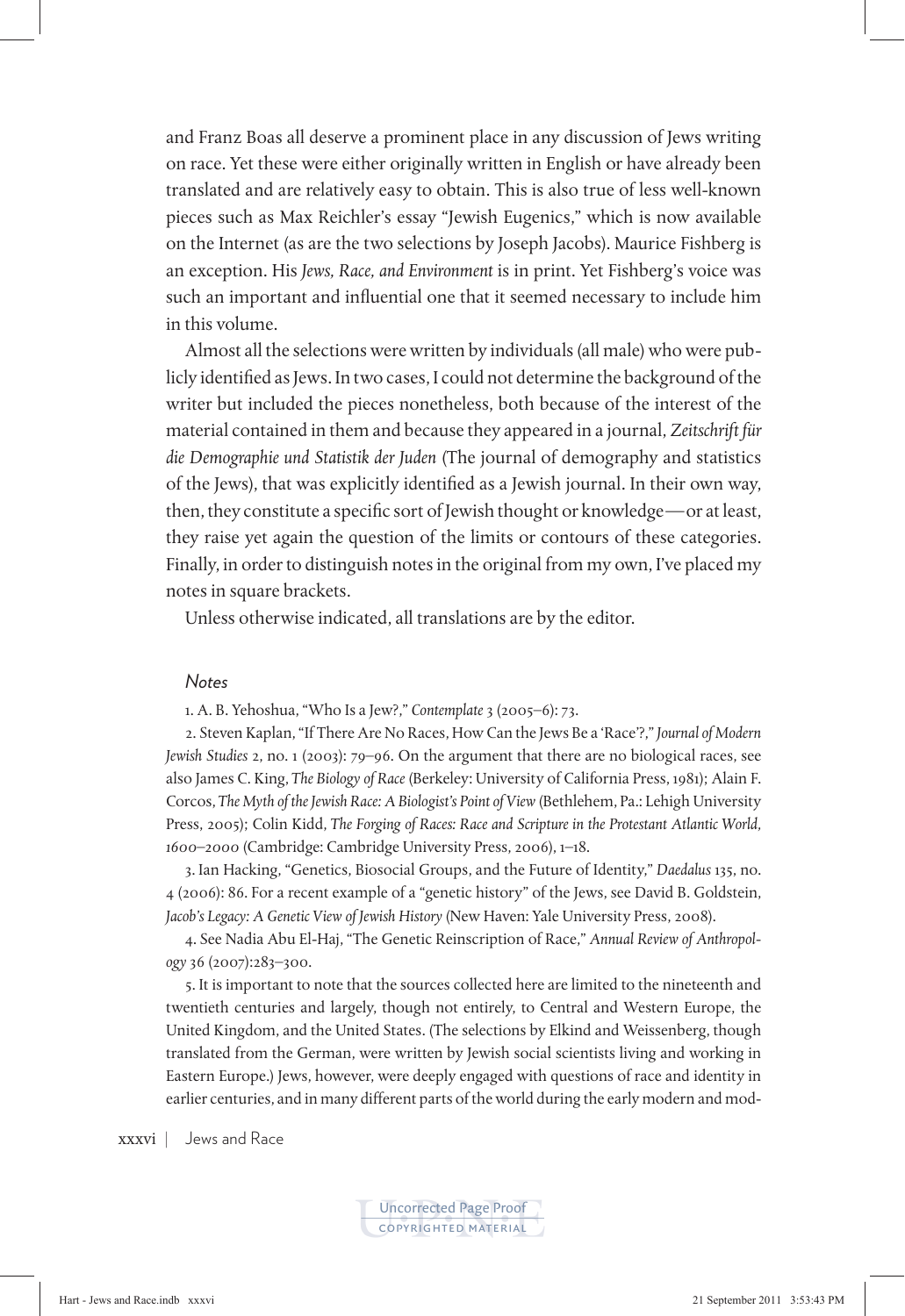ern periods. Jonathan Schorsch has provided a wealth of evidence demonstrating the Jewish engagement with racial thinking in the early modern period, in both Europe and the Americas. See his two major works, *Jews and Blacks in the Early Modern World* (Cambridge: Cambridge University Press, 2004) and *Swimming the Christian Atlantic* (Leiden, the Netherlands: Brill, 2009). Eugene Avrutin explores the racialization of Jews, by both non-Jewish and Jewish intellectuals, in late imperial Russia in "Racial Categories and the Politics of (Jewish) Difference in Late Imperial Russia," *Kritika* 8, no. 1 (2007): 13–40. Robert Weinberg has examined the uses to which Jewish scientists put racial and eugenic ideas in the 1920s in the Soviet Union. See his "Biology and the Jewish Question after the Revolution: One Soviet Approach to the Productivization of Jewish Labor," *Jewish History* 21, nos. 3–4 (2007): 413–28.

6. The more general question of the complex relationship between race and religion is taken up by Gil Anidjar in *Semites: Race, Religion, Literature* (Stanford: Stanford University Press, 2008), a work that brilliantly explores how the categories of "race" and "religion" came to be constituted, and for what purposes and to what effects.

7. Endogamy, or marrying only within one's own group, was often called "inbreeding" in the racial literature. This has nothing to do with incestuous relations, a connotation that the English word "inbreeding" may carry.

8. See the selection by Theilhaber in this volume.

9. See the selection by Feist in this volume.

10. See the section on further readings at the end of this book for a list of those scholars who have explored Jewish thinking on race. Of particular importance has been the work of Sander Gilman, who has done the most to set the terms of discussion and to demonstrate that Jewish racial thought extended far beyond a few Jewish thinkers.

11. Gershom Scholem, quoted in David Biale, *Gershom Scholem: Kabbalah and Counter-History* (Cambridge: Harvard University Press, 1979), 154.

12. Moshe Rosman, *How Jewish Is Jewish History?* (London: Littman, 2007), 47.

13. Nancy Leys Stepan and Sander Gilman, "Appropriating the Idioms of Science: The Rejection of Scientific Racism," in *The Racial Economy of Science*, ed. Sandra Harding (Bloomington: Indiana University Press, 1993), 170–93.

14. Sander Gilman, *The Jew's Body* (New York: Routledge, 1991).

15. The use of the animal world as a model for thinking about human traits and differences in ways that we might call "racial" reaches further back, at least into the sixteenth century. On the influence of animal breeding on the emergence of racial thought, see Charles de Miramon, "Noble Dogs, Noble Blood: The Invention of the Concept of Race in the Late Middle Ages," in *The Origins of Racism in the West*, ed. Miriam Eliav-Feldon, Benjamin Isaac, and Joseph Ziegler (Cambridge: Cambridge University Press, 2009), 200–216.

16. Carl von Linné, excerpt from *The System of Nature*, in *Race and the Enlightenment: A Reader*, ed. Emmanuel Chukwudi Eze (Cambridge, Mass.: Blackwell, 2008), 13. I have slightly amended the original wording.

17. Just when to begin the history of this racialization process is a difficult question, since historians do not agree on when the idea of race began. Many now believe that racial thinking existed in the ancient world; others continue to insist that true racial thinking began only in the early modern or modern periods, in the sixteenth century or later. For a few examples

Jews and Race | xxxvii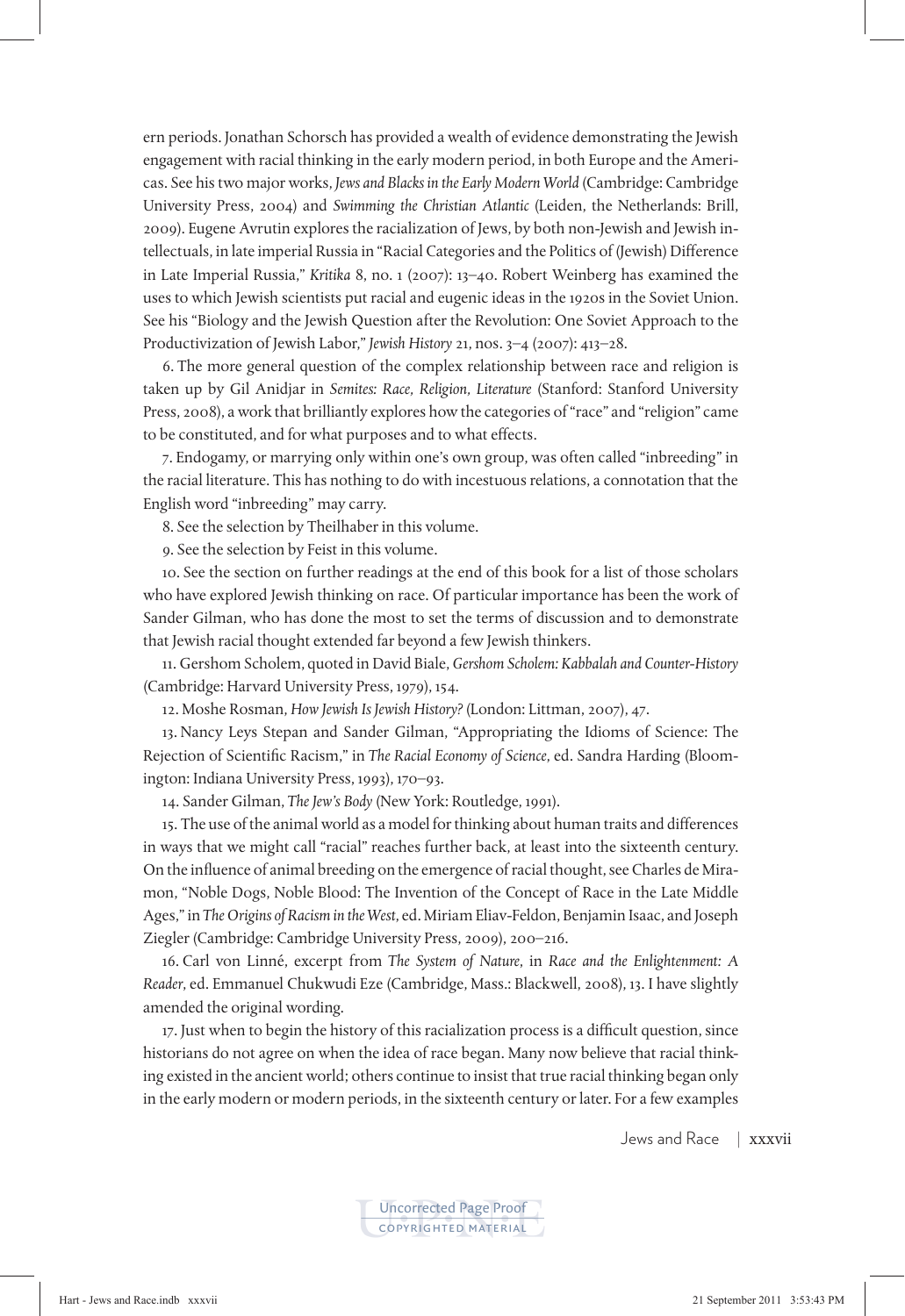of the naturalization of Jewish traits in the Middle Ages, see Peter Biller, "A Scientific View of Jews from Paris around 1300," in *Micrologus* 9 (2001):137–68. On the larger question of when racial thinking and racism began, see the essays collected in *The Origins of Racism in the West*, ed. Eliav-Feldon, Isaac, and Ziegler.

18. On the relationship between racial thinking and aesthetics, see George L. Mosse, *Toward the Final Solution* (Madison: University of Wisconsin Press, 1978).

19. See Mitchell B. Hart, *The Healthy Jew: The Symbiosis of Judaism and Modern Medicine* (New York: Cambridge University Press, 2007).

20. Jews were not the only minority group to do this. Native Americans and African Americans also produced studies in which they accepted fundamental aspects of racial thought while using it to respond to negative images and evaluations of their group. For instance, the African-American writer Martin Delany linked the Hebrew word for man, *adam*, with the word for red, *adom*, and saw this as scientific evidence that the original man was "clay color or yellow, more resembling that of the lightest of the pure-blooded North American Indians." This allowed Delany, as Colin Kidd has argued, to refute the dominant narrative of a white Adam and thus "undermine white pretensions." On Delany and others who argued in a similar vein, see Kidd, *The Forging of Races: Race and Scripture in the Protestant Atlantic World, 1600–2000* (Cambridge: Cambridge University Press, 2006). The quotation from Delany and Kidd's comment appears on pages 31–32. See also Gilman and Stepan, "Appropriating the Idioms of Science."

21. Arthur Ruppin, "Begabungsunterschiede christlicher und jüdischer Kinder," *Zeitschrift für Demographie und Statistik der Juden* 2, nos. 8–9 (1906): 129.

22. John Efron, *Defenders of the Race: Jewish Doctors and Race Science in Fin-de-Siècle Europe* (New Haven: Yale University Press, 1994).

23. For a detailed discussion of the theory of degeneration in the Jewish context, see Todd Samuel Presner, *Muscular Judaism: The Jewish Body and the Politics of Regeneration* (London: Routledge, 2007). For the history of the idea of degeneration more generally, see Daniel Pick, *Faces of Degeneration* (Cambridge: Cambridge University Press, 1989).

24. Throughout the German-language texts translated in this volume, I have chosen to retain the original word "Volk" (plural: "Völker"). It is one of a number of German terms whose resonance in the original does not carry over into English. In this case, the English word "folk" fails to capture the nationalist and racialist components of the German. And though "Volk" can refer to "nation," "race," or "people," none of these English words quite captures the fullness of "Volk."

25. See Amos Funkenstein, *Perceptions of Jewish History* (Berkeley: University of California Press, 1993), 338–50.

26. See Endelman's groundbreaking *The Jews of Georgian England, 1714–1830: Tradition and Change in a Liberal Society*, 2nd ed. (Ann Arbor: University of Michigan Press, 2002). This edition contains a valuable preface in which Endelman articulates the historiographical contribution of his work and its impact on our thinking about how integration unfolded. See also the essays collected in *Toward Modernity: The European Jewish Model*, ed. Jacob Katz (New Brunswick, N.J.: Transaction, 1987) and in *Paths of Emancipation: Jews, States, and Citizenship*, ed. Pierre Birnbaum and Ira Katznelson (Princeton: Princeton University Press, 1995).

xxxviii | Jews and Race